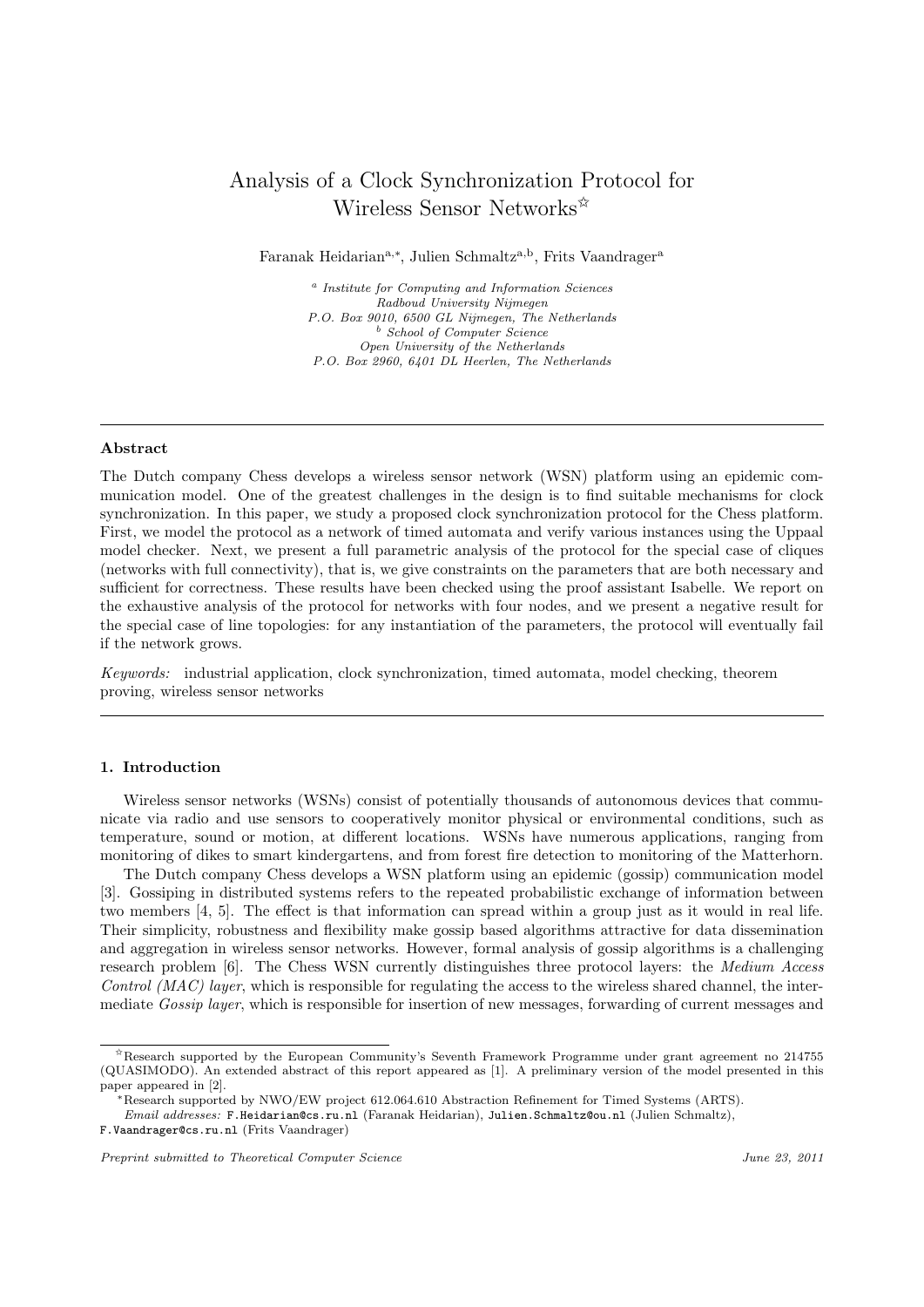

Figure 1: The structure of a time frame



Figure 2: TX and RX slots

deletion of old messages, and the Application layer, which has the business logic that interprets messages and may generate new messages. In our research we focus on the MAC layer of the Chess WSN. Characteristics of the other layers influence the design decisions for the MAC layer. For instance, the redundant nature of the Gossip layer justifies occasional message loss in the MAC layer.

The MAC layer uses a Time Division Multiple Access (TDMA) protocol. Time is divided in fixed length frames, and each frame is subdivided into slots (see Figure 1). Slots can be either active or idle. During active slots, a node is either listening for incoming messages from neighboring nodes (" $RX$ ") or it is sending a message itself  $({}^{\omega}TX^{\omega})$ . During idle slots a node is switched to energy saving mode. Nodes are battery operated devices with an expected uninterrupted field deployment of several years. Hence, energy efficiency is a major concern in the design of WSNs. For this reason, the number of active slots is typically much smaller than the total number of slots (less than 1% in the current implementation [3]). The active slots are placed in one contiguous sequence which currently is placed at the beginning of the frame. A node can only transmit a message once per time frame in its TX slot. If two neighboring nodes choose the same send slot, a collision will occur in the intersection of their ranges preventing message delivery of either node's message in that intersection. Ideally, no neighboring pair would ever choose the same send slot. This has proven to be very hard to achieve, especially in settings with node mobility. In our work, we have not addressed the issue of slot allocation and simply assume that the TX slots of all nodes are fixed and have been chosen in such a way that no collisions occur.

One of the greatest challenges in the design of the MAC layer is to find suitable mechanisms for clock synchronization: we must ensure that whenever some node is sending all its neighbors are listening. In this paper, we study a proposed clock synchronization algorithm for the Chess platform. Each wireless sensor node comes equipped with a low-cost 32 KHz crystal oscillator that drives an internal clock that is used to determine the start and end of each slot. This may cause the TDMA time slot boundaries to drift and thus lead to situations in which nodes get out of sync. To overcome this problem, the notion of guard time is introduced: at the beginning of its TX slot, before actually starting transmission, a sender waits a certain amount of time for the receiver to be ready to receive messages. Similarly, the sender also waits for some time period at the end of its TX slot (see Figure 2). In the current implementation, each slot consists of 29



Figure 3: Battery life as a function of guard time

clock cycles, out of which 18 cycles are used as guard time. Assegei [7] calculated how the battery life of a wireless sensor node is influenced by the guard time. Figure 3, taken from [7], summarizes these results.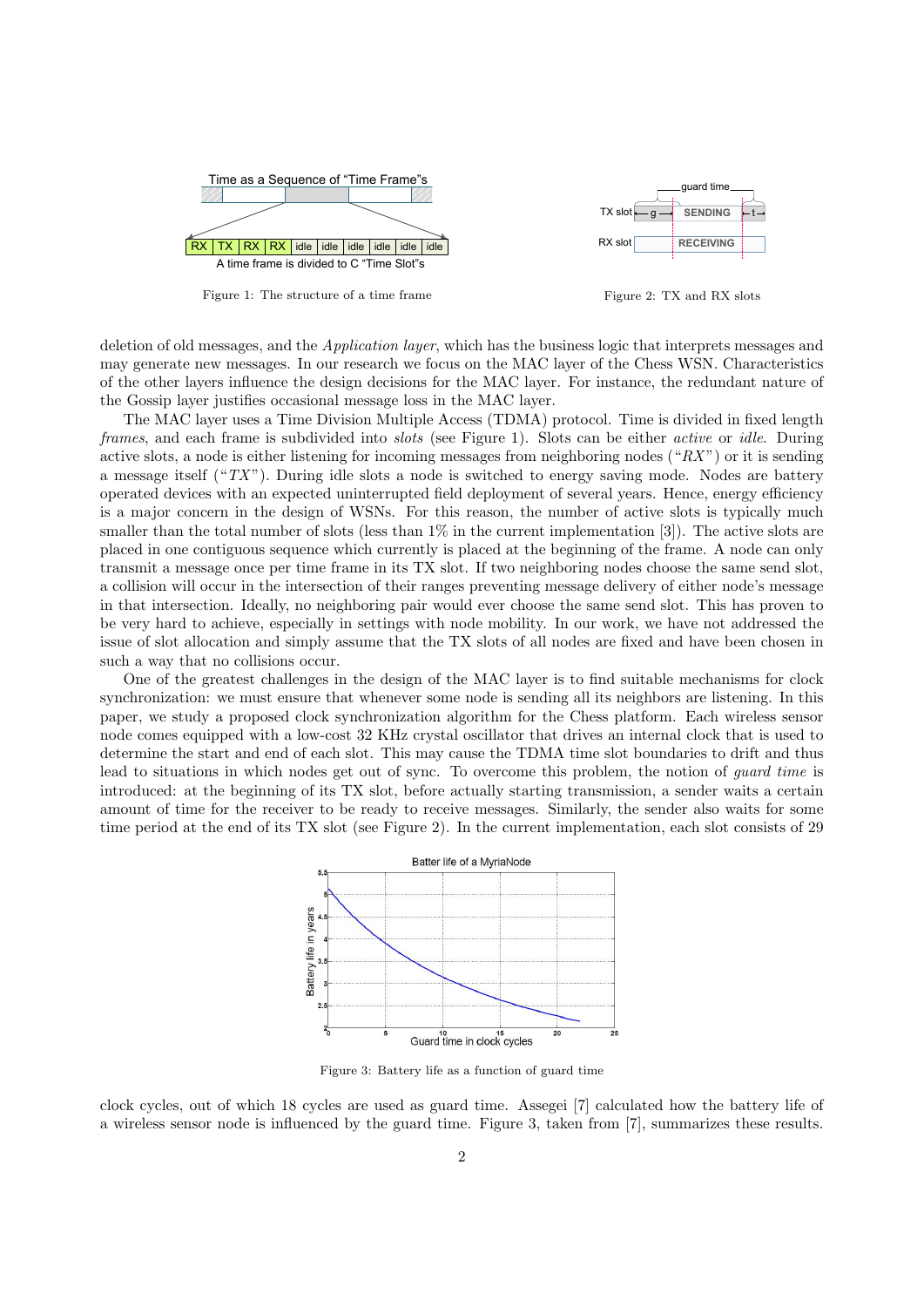Clearly, it is of vital importance to reduce the guard time as much as possible, since this directly affects the battery life, which is a key characteristics of WSNs. Reduction of the guard time is possible if the hardware clocks are properly synchronized.

Many clock synchronization protocols have been proposed for WSNs. In most of these protocols, clocks are synchronized to an accurate real-time standard like Coordinated Universal Time (UTC). We refer to [8] for an overview of this type of protocols. However, these protocols are based on the exchange of time stamp messages, and for the Chess WSN this creates an unacceptable computation and communication overhead. It is possible to come up with more efficient algorithms, since for the MAC layer a weak form of clock synchronization suffices: a node only needs to be synchronized to its immediate neighbors, not to faraway nodes or to UTC. Fan & Lynch [9] study the gradient clock synchronization (GCS) problem, in which the difference between any two network nodes' clocks must be bounded from above by a nondecreasing function. Thus nearby nodes must be closely synchronized but faraway nodes are allowed to be more loosely synchronized. In the approach of Fan & Lynch [9], nodes compute logical clock values based on their hardware clocks and message exchanges, and the goal is to synchronize the nodes' logical clocks as closely as possible, while satisfying certain validity conditions. Logical clocks have been introduced by Lamport [10] to totally order the events in a distributed system. A key property of Lamport's logical clocks is that they never run backwards: their value can only increase. In fact, Fan & Lynch [9] assume a constant lower bound on clock speed. Also Meier & Thiele [11] and Pussente & Barbosa [12], who adapt the work of Fan & Lynch to the setting of wireless sensor networks, make a similar assumption (with minimal clock rates  $\frac{1}{2}$  and  $\frac{1}{D}$ , respectively, where D is the network diameter). For certain applications of WSNs it is important to have Lamport style logical clocks. For example, if two sensor nodes observe a moving object, then logical clocks allow one to establish the object's direction by determining which node observed the object first [11]. However, for the MAC layer there is no need to compute a total order on events: we only need to ensure that whenever one node is sending all neighbors are listening. Since it is allowed to set back clocks, the lower bounds of [9, 11] do not apply in this case.

Meier & Thiele [11] provide a lower bound for the achievable synchronization quality in sensor networks, but no algorithms that attain or come close to this bound. Pussente & Barbosa [12] do present an algorithm, but this cannot be applied in the TDMA based setting of the Chess algorithm. Basic assumptions of [11, 12] are that (a) messages sent between neighbors are always delivered instantaneously, and (b) consecutive communications between any two neighbors in the same direction are no farther apart in time than some given time d. Pussente & Barbosa [12] derive a strict upper bound of  $c+2(1+2\hat{\rho})d$  on the difference between the clocks of neighboring nodes, where  $c > 0$  is a constant and  $\hat{\rho} \in [0, 1)$  is the maximal clock drift. But since this bound exceeds  $2d$  and in a TDMA setting d basically equals the length of a frame, the algorithm of [12] is unable to guarantee that whenever some node is sending all its neighbors are listening.

The current implementation of the Chess WSN uses Median, an extension of an algorithm proposed by Tjoa et al [13]. The idea is that in every frame each node computes its phase error to any of its direct neighbors. After the last active slot, each node adjusts its clock by the median of the phase errors of its immediate neighbors. Assegei [7] points out that the performance of the Median algorithm decreases if the network becomes more dynamic. In fact, in [14] we established — using Uppaal — that in certain cases even a static, fully synchronized network may become unsynchronized if the Median algorithm is used, even in a setting with infinitesimal clock drifts. The theoretical result was later reproduced experimentally in a real network of Chess. Assegei [7] proposes a variation of the Median algorithm that uses Kalman filters, but in [15] we show that also this variations leads to serious synchronization problems. In this paper, we use formal methods to analyze another variation of the Chess algorithm in which a node adjusts its clock whenever a message arrives. Advantages of this approach are (a) unlike the Median approach and its variants we need almost no guard time at the end of a sending slot (2 clock ticks suffice instead of 9 ticks in the current implementation), and (b) the computational overhead becomes essentially zero. However, the practical usefulness of our algorithm still needs to be explored further.

The research reported in this paper was carried out within the context of the EU project Quasimodo. The main goal of Quasimodo was to develop new techniques and tools for model-driven design, analysis, testing and code-generation for advanced embedded systems where ensuring quantitative bounds on resource consumption is a central problem. Case studies have been the driving momentum behind the project. Quasi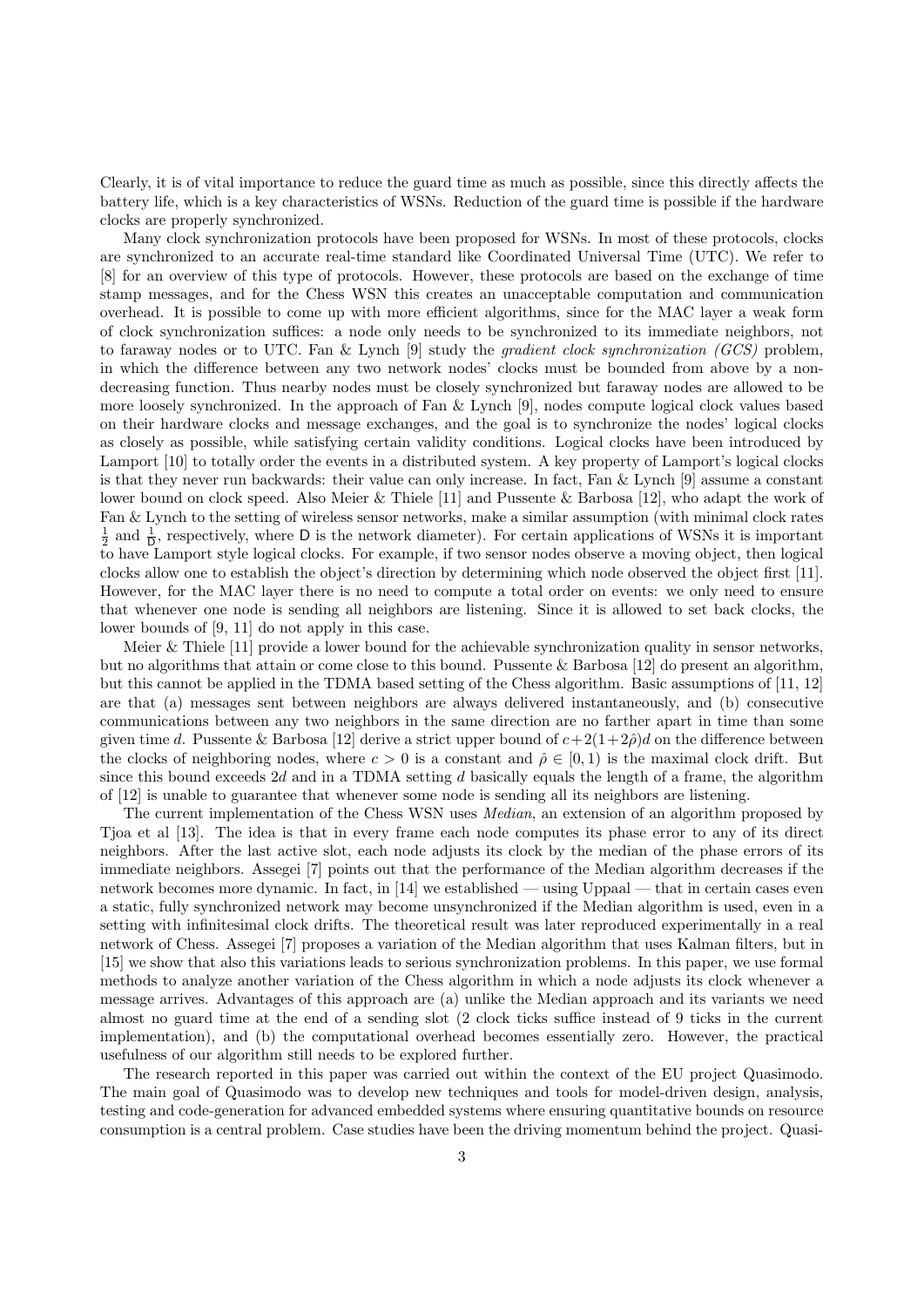modo followed an iterative approach where fundamental research on theory and algorithms —challenged by real-life case studies— was developed and implemented in methods and tools, which were evaluated through case studies. Quasimodo research on the Chess WSN case study had a significant impact on the design of the network [16]. But equally important, it also provided major challenges for research on theory and algorithms for model checking. Most industrial applications of Uppaal thus far involve small networks with a fixed topology. The size and dynamic nature of the Chess WSN, and the resulting complexity of clock synchronization, provides a major challenge for model checking technology that goes beyond what we have seen in other Uppaal case studies. Another challenge raised by the present paper is in the area of parametric model checking: the parameter constraints that we derive in Section 4 are nonlinear, and appear to be beyond reach of existing algorithms for parametric model checking.

The rest of this paper is structured as follows. In Section 2, we model the algorithm using timed automata. Section 3 describes the use of the timed automata model checker UPPAAL [17, 18] to analyze WSNs with full connectivity. We verify various instances and identify three different scenarios that may lead to situations where the network is out of sync. Section 4 presents a full parametric analysis of the protocol for cliques (networks with a connection between every pair of nodes), that is, we give constraints on the parameters that are both necessary and sufficient for correctness. We have checked our results using the proof assistant Isabelle [19]. In Section 5 we report on an exhaustive analysis using Uppaal of all networks with 4 nodes. Section 6 presents a result for the special case of line topologies: for any instantiation of the parameters, the protocol will eventually fail if the network grows. Section 7, finally, discusses related work and draws conclusions.

Uppaal models, Isabelle sources and invariant proofs for this paper are available at http://www.mbsd.cs.ru.nl/publications/papers/fvaan/HSV09/.

Acknowledgement. Many thanks to Frits van der Wateren, Marcel Verhoef and Bert Bos from Chess for explaining their WSN algorithms to us. Thanks also to the anonymous reviewers for suggestions that helped us to improve our paper.

## 2. Uppaal Model

In this section, we describe the UPPAAL model that we constructed of the Chess protocol. For a detailed account of the timed automata model checking tool Uppaal, we refer to [17, 18] and to the website http://www.uppaal.com.

We assume a finite, fixed set of wireless nodes  $N$ odes =  $\{0, \ldots, N-1\}$ . The behavior of each individual node  $i \in \text{Nodes}$  is described by three timed automata:  $\text{Clock}(i)$ ,  $\text{WSN}(i)$  and  $\text{Synchronizer}(i)$ . Automaton  $Clock(i)$  models the hardware clock of the node, automaton  $WSN(i)$  takes care of sending messages, and the **Synchronizer** $(i)$  automaton resynchronizes the hardware clock upon receipt of a message. The complete model consists of the composition of timed automata  $Clock(i)$ ,  $WSN(i)$  and  $Synchronous(i)$ , for each  $i \in$  Nodes.

Figure 4 illustrates the architecture of our model for a single node i. For each i, there is a state variable  $\mathsf{clk}[i]$  that records the (integer) value of i's hardware clock (initially 0), and a variable csn[i] that records the current slot number of node i (also 0 initially). Variable  $c[k[i]$  is incremented cyclically whenever  $Clock[i]$ ticks, but it can also be reset by **Synchronizer**[i]. Automaton  $\mathbf{WSN}[i]$  reads  $\mathbf{c}$ ||k|| in order to determine when to transmit. Automaton  $\mathbf{WSN}[i]$  both reads and write variable  $\text{csn}[i]$ . The **Synchronizer**[i] needs to read variable  $csn[i]$  in order to determine whether node i is active or idle. In UPPAAL, a broadcast channel can be used to synchronize transitions of multiple automata. If  $\alpha$  is a broadcast channel and one automaton in the network is in a state with an outgoing a! transition, then this transition may always occur (provided the guard evaluates to true). In this case, the transition synchronizes with the a? transitions of all automata that enable such a transition. Automata that do not enable an a? transition remain in the same state. Within our model, broadcast channel tick[i] is used to synchronize the activities within node i, and broadcast channel start message [i] is used to inform all the nodes in the network that node i has started transmission. More specifically, automaton  $\mathbf{WSN}[i]$  performs a start message[i]! action to indicate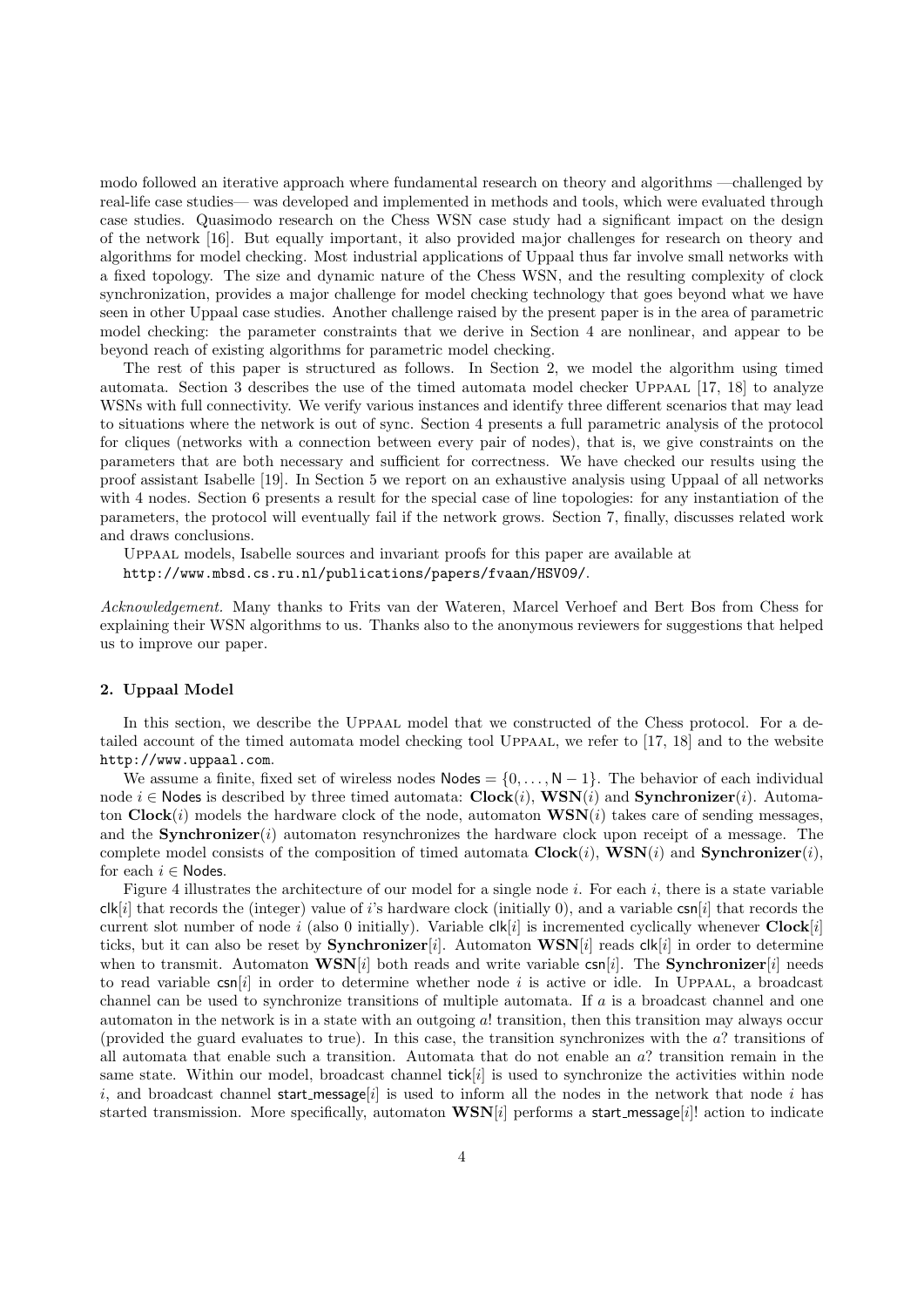

Figure 4: Model architecture for node i

that node i starts transmission, and whenever some node j starts transmission and node i is in an active slot  $(\text{csn}[i] < n)$ , automaton **Synchronizer**[i] may perform a start\_message[j]? transition.

Table 1 lists the parameters (constants in Uppaal terminology) that we use in our model, together with some basic constraints. The domain of all parameters is the set of natural numbers.

| Parameter | Description                            | Constraints                 |
|-----------|----------------------------------------|-----------------------------|
| N         | number of nodes                        | 0 < N                       |
|           | number of slots in a time frame        | 0 < C                       |
| n         | number of active slots in a time frame | $0 < n \leq C$              |
| tsn $[i]$ | TX slot number for node $i \in$ Nodes  | $0 \leq \text{tsn}[i] < n$  |
| $k_0$     | number of clock ticks in a time slot   | $0 < k_0$                   |
| g         | guard time                             | 0 < g                       |
|           | tail time                              | $0 < t, g + t + 2 \leq k_0$ |
| min       | minimal time between two clock ticks   | $0 < \min$                  |
| max       | maximal time between two clock ticks   | min < max                   |

#### Table 1: Protocol parameters

#### 2.1. Clock

Timed automaton  $\text{Clock}(i)$ , displayed in Figure 5, models the behavior of the hardware clock of node i. It has a single location and a single transition. It comes equipped with a local clock variable  $x$ , which is initially 0, that is used to measure the time in between clock ticks. Whenever x reaches the value min, the automaton enables a tick[i]! action. The tick[i]! action must occur before x has reached value max. Then x is reset to 0 and the (integer) value of i's hardware clock  $\mathsf{ck}[i]$  is incremented by 1. For convenience and in order to make model checking feasible, we reset the hardware clock after  $k_0$  ticks, that is, the clock takes integer values modulo  $k_0$  (we use UPPAAL's modulo operator  $\%$ ). This is not an essential modeling assumption and we can easily change this. In the implementation of the protocol, the clock domain is larger and additional program variables are used to record, for instance, the clock value at which a frame starts. However, in order to avoid state space explosion, we try to reduce the number of state variables and the domains of these variables.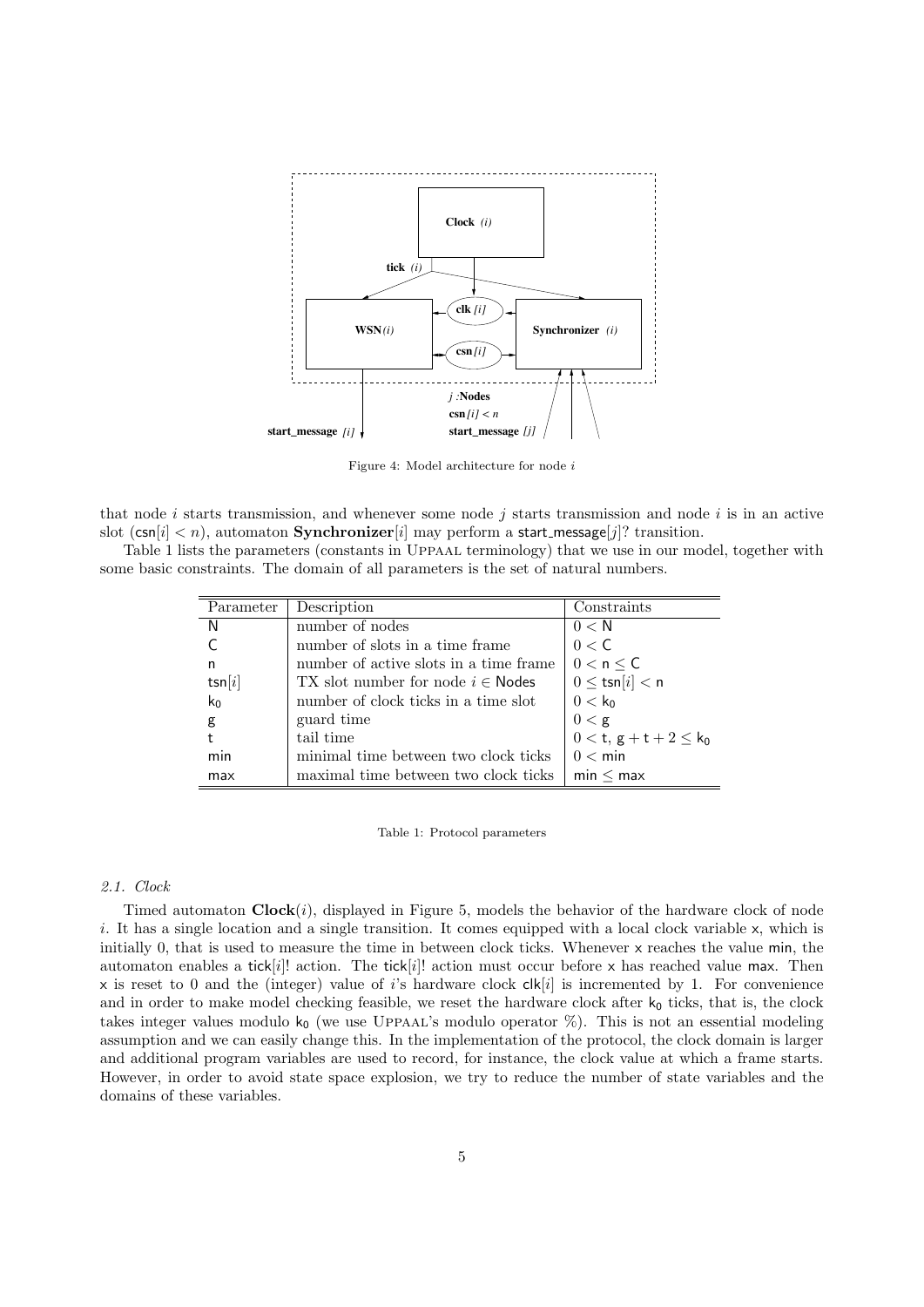

Figure 5: Timed automaton  $\text{Clock}(i)$ 

## 2.2. Wireless Sensor Node

Automaton  $\mathbf{WSN}(i)$ , displayed in Figure 6, is the most important component in our model. It has three locations and four transitions. The automaton stays in initial location WAIT until the current slot number of i equals the TX slot number of i  $(\text{csn}[i] = \text{tsn}[i])$  and the  $g^{th}$  clock tick in this slot occurs. It then jumps to location GO SEND. This is an urgent location that is left immediately via a start message[ $i$ ]!-transition to location SENDING. Broadcast channel start message  $[i]$  is used to inform all neigboring nodes that a new message transmission has started. The automaton stays in location SENDING until the start of the tail interval, that is, until the  $(k_0-t)^{th}$  tick in the current slot (cf. Figure 2), and then returns to location WAIT. At the end of each slot, that is, when the  $k_0$ <sup>th</sup> tick occurs, the automaton increments its current slot number (modulo C).



Figure 6: Timed automaton  $\mathbf{WSN}(i)$ 

#### 2.3. Synchronizer

Automaton **Synchronizer** $(i)$ , displayed in Figure 7, is the last component of our model. It performs the role of the clock synchronizer in the TDMA protocol. The automaton has two locations and two transitions. The automaton waits in its initial location S0 until it detects the start of a new message, that is, until a start message [j]? event occurs, for some j. We use the UPPAAL select statement to nondeterministically select a  $j \in$  Nodes. The automaton then moves to location S1, provided node i is active (csn[i] < n). Remember that at the moment when the start\_message[j]? event occurs, the hardware clock of node j, clk[j], has value g. Therefore, node i resets its own hardware clock  $\mathsf{ck}[i]$  to  $g + 1$  upon occurrence of the first clock tick following the start message  $[j]$ ? event. The automaton then returns to its initial location S0.

In our model there is no delay between sending and receipt of messages. Following Meier & Thiele [11], we assume delay uncertainties to be negligible, and we therefore eliminate the delays themselves from our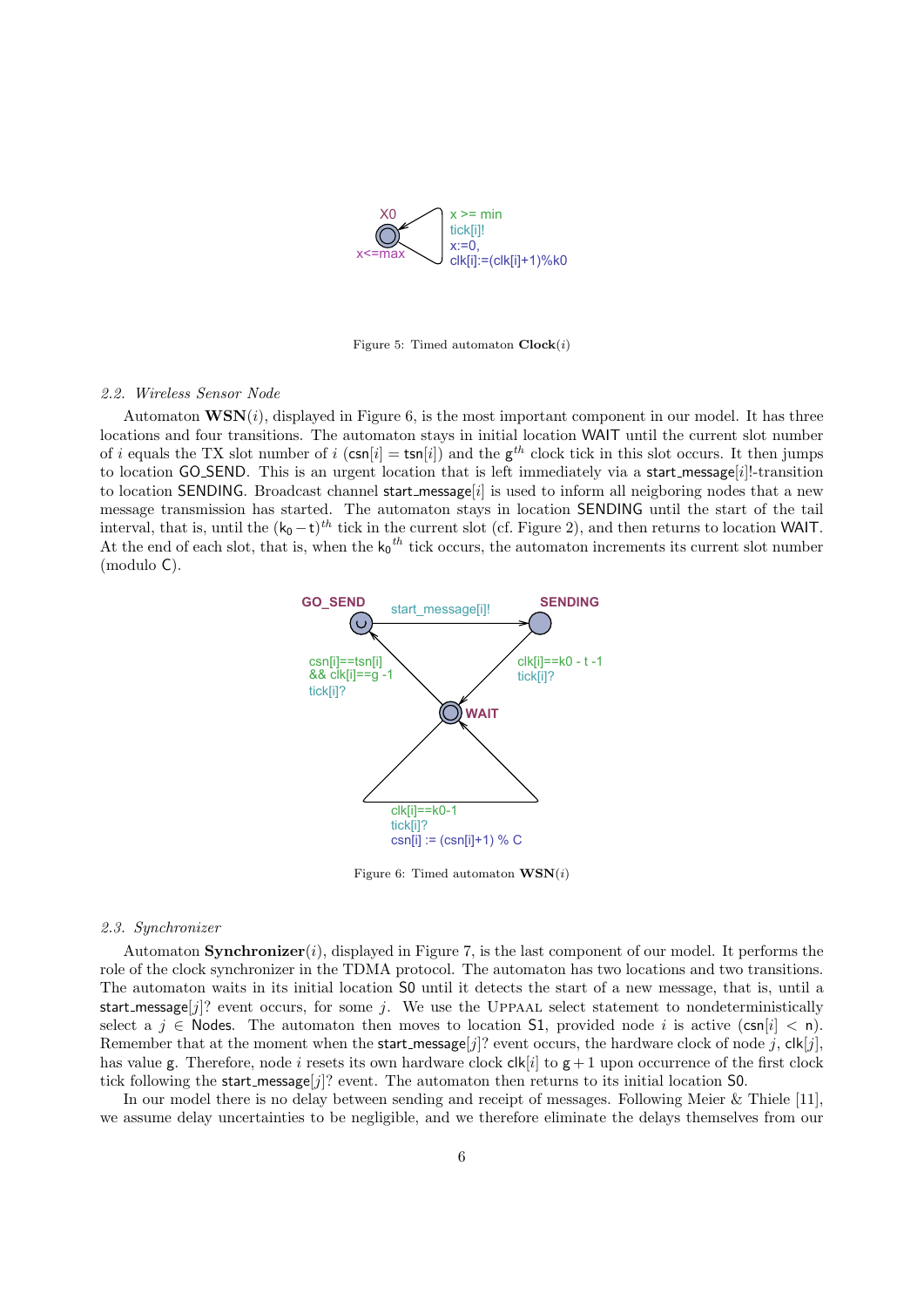

Figure 7: Timed automaton **Synchronizer** $(i)$ 

analysis. When communication is infrequent, this is reasonable since the impact of clock drift dominates over the influence of delay uncertainties.

Automaton **Synchronizer** $(i)$  has no constraint on the value of j, that is, we assume that node i can receive messages from any node in the network. Hence the network has full connectivity. It is easy to generalize our model to a setting with arbitrary network topologies by adding a guard neighbor(i, j) to the transition from S0 to S1 that indicates that i is a direct neighbor of j. We assume neighbor $(i, j) \Rightarrow i \neq j$ . The neighbor $(i, j)$  predicate does not have to be symmetric since in a wireless sensor network it may occur that  $i$  can receive messages from  $j$ , but not vice versa. For networks with full connectivity, we assume that all nodes have unique TX slot numbers:

$$
i \neq j \quad \Rightarrow \quad \tan[i] \neq \tan[j] \tag{1}
$$

For networks that are not fully connected, this assumption generalizes to the requirements that neighboring nodes have distinct TX slot numbers, and distinct nodes with the same TX slot number do not have a common neighbor:

$$
\mathsf{neighbor}(i,j) \quad \Rightarrow \quad \mathsf{tsn}[i] \neq \mathsf{tsn}[j] \tag{2}
$$

$$
\mathsf{neighbor}(i, j) \land \mathsf{neighbor}(i, k) \quad \Rightarrow \quad \mathsf{tsn}[j] \neq \mathsf{tsn}[k] \tag{3}
$$

#### 3. Uppaal Analysis Results for Cliques

We call a wireless sensor network *synchronized* if, whenever a node is sending, all neighboring nodes have the same slot number as the sending node. For networks with full connectivity this means that all nodes in the network agree on the current slot. We obtain the following formal definition of correctness.

**Definition 1.** A network with full connectivity is *synchronized* if and only if for all reachable states ( $\forall i, j \in$  $\text{Nodes})(\text{SENDING}_i \Rightarrow \text{csn}[i] = \text{csn}[j]).$ 

Our objective is to find necessary and sufficient constraints on the system parameters that ensure that a network with full connectivity is synchronized. To this end, we assigned different values to the parameters of the model and used Uppaal to verify the property of Definition 1. Based on the outcomes (and in particular the counterexamples generated by Uppaal) we derived general constraints. For networks with up to 4 nodes, the Uppaal model checker is able to explore the state space within a few seconds.

Table 2 shows some example values of the parameters for which the model is synchronized. In fact, via a series of model checking experiments, using binary search, we found that the values of min and max in this table are the smallest consecutive natural numbers for which the model with the values assigned to N,  $C$ , n,  $k_0$  and g is synchronized. Note that for correctness of the WSN algorithm the exact values of min and max are not important: what matters is their ratio. By setting  $\min = m$ ,  $\max = m + 1$  and letting m grow, the hardware becomes more and more accurate, until (hopefully) we reach the point at which the algorithm becomes correct. Parameter t is chosen equal to g and  $tsn(i)$  is chosen equal to i. We keep n,  $k_0$  and g constant and vary C, the number of slots in a frame. Observe that if the value of C increases also the values of min and max increase, i.e., if the length of a frame increases then the hardware clocks must become more accurate to maintain synchronization.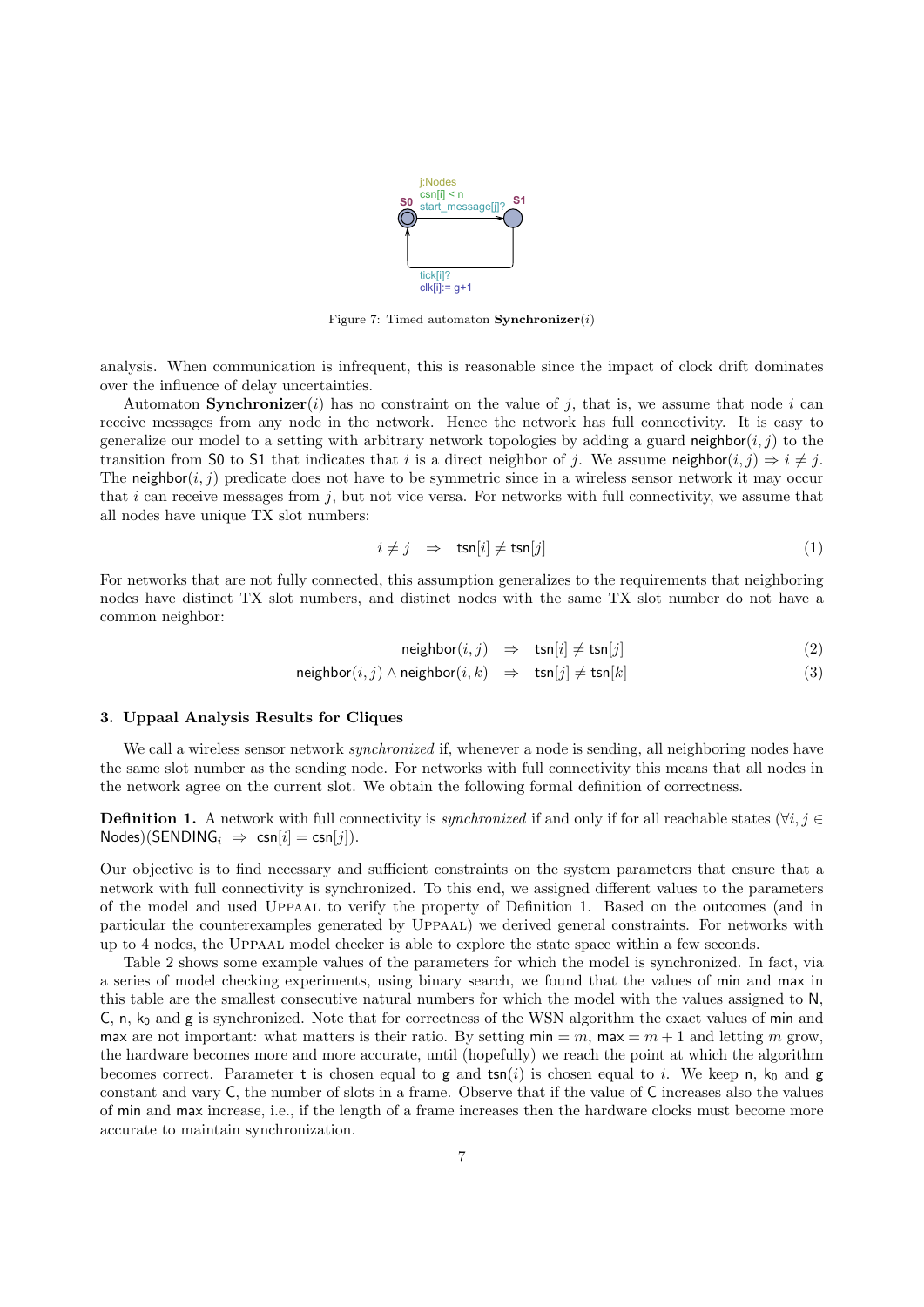| N     |    |    |    |    | 3  |    |                             |    |    |
|-------|----|----|----|----|----|----|-----------------------------|----|----|
| C     | 6  |    | 10 | 6  | 8  | 10 | 6                           | 8  | 10 |
| n     |    |    | 4  | 4  |    |    |                             |    |    |
| $k_0$ | 10 | 10 | 10 | 10 | 10 | 10 | 10                          | 10 | 10 |
| g     | 2  | 2  | 2  | 2  | 2  | 2  | $\mathcal{D}_{\mathcal{L}}$ | 2  | 2  |
| min   | 49 | 69 | 89 | 39 | 59 | 79 | 29                          | 49 | 69 |
| max   | 50 | 70 | 90 | 40 | 60 | 80 | 30                          | 50 | 70 |

Table 2: Some Uppaal verification results

Observe that these parameter values are not realistic: a realistic clock accuracy is around 30 ppm (partsper-million), C is about 1000 (instead of 10), and g is 9 (instead of 2). Uppaal cannot handle realistic values because of the state explosion problem. Nevertheless, as we will see, the counterexamples provided by Uppaal do provide insight.

In Table 3, we keep all the parameters constant and then consider the values of min and max for different numbers of nodes when n changes. Since, in accordance with the specification of the protocol, we only consider slot allocations in which the sending slots are placed at the very beginning of a frame, increasing n has no impact on network behavior: when no node is transmitting anyway, it makes no difference whether nodes are sleeping or listening. In Table 4, we keep all the parameters constant and then consider the

| N              |     |              |         |     |     | റ           |     |     |     |     |     |     |  |
|----------------|-----|--------------|---------|-----|-----|-------------|-----|-----|-----|-----|-----|-----|--|
|                | 20  | 20           | 20      | 20  | 20  | 20          | 20  | 20  | 20  | 20  | 20  | 20  |  |
| n              | 4   | <sub>5</sub> | 10      | 15  | 4   | $\mathbf b$ | 10  | 15  | 4   | 5.  | 10  | 15  |  |
| $\mathsf{K}_0$ |     | 10           | 10      | 10  | 10  | 10          | 10  | 10  | 10  | 10  | 10  | 10  |  |
| g              | 2   | ച            | 2       | 2   | 2   | 2           | 2   | 2   | 2   | 9   | 2   | 2   |  |
| min            | 189 | 189          | 189     | 189 | 179 | 179         | 179 | 179 | 169 | 169 | 169 | 169 |  |
| max            | 190 | 190          | $190\,$ | 190 | 180 | 180         | 180 | 180 | 170 | 70  |     | 170 |  |

Table 3: Numerical results, changing n

smallest values of min and max for different number of nodes when  $k_0$  changes. It turns out that increasing  $k_0$  forces us to increase min and max. In Table 5, we keep all the parameters constant and then consider the

|       |    | 6  | 6  | 6              | 6              | 6              | 6              | 6              | 6              | 6              | 6  | 6              |
|-------|----|----|----|----------------|----------------|----------------|----------------|----------------|----------------|----------------|----|----------------|
| n     |    | 4  |    | 4              | $\overline{4}$ | 4              | 4              | $\overline{4}$ | $\overline{4}$ | $\overline{4}$ |    |                |
| $k_0$ | 5  | 10 | 15 | 20             | 5              | 10             | 15             | 20             | 5              | 10             | 15 | 20             |
| g     | 2  | 2  | 2  | $\overline{2}$ | $\overline{2}$ | $\overline{2}$ | $\overline{2}$ | 2              | $\overline{2}$ | $\mathfrak{D}$ | 2  | $\mathfrak{D}$ |
| min   | 24 | 49 | 74 | 99             | 19             | 39             | 59             | 79             | 14             | 29             | 44 | 79             |
| max   | 25 | 50 | 75 | 100            | 20             | 40             | 60             | 80             | 15             | 30             | 45 | 80             |

#### Table 4: Numerical results, changing  $k_0$

smallest values of min and max for different number of nodes when g changes. Increasing g, allows us to to decrease min and max.

The concrete counterexamples produced by the Uppaal model checker can easily be transformed into parametric counterexamples: we just replace the concrete values of the timing constants by parameters and collect the constraints on these parameters that are imposed by the guards and invariants that occur in the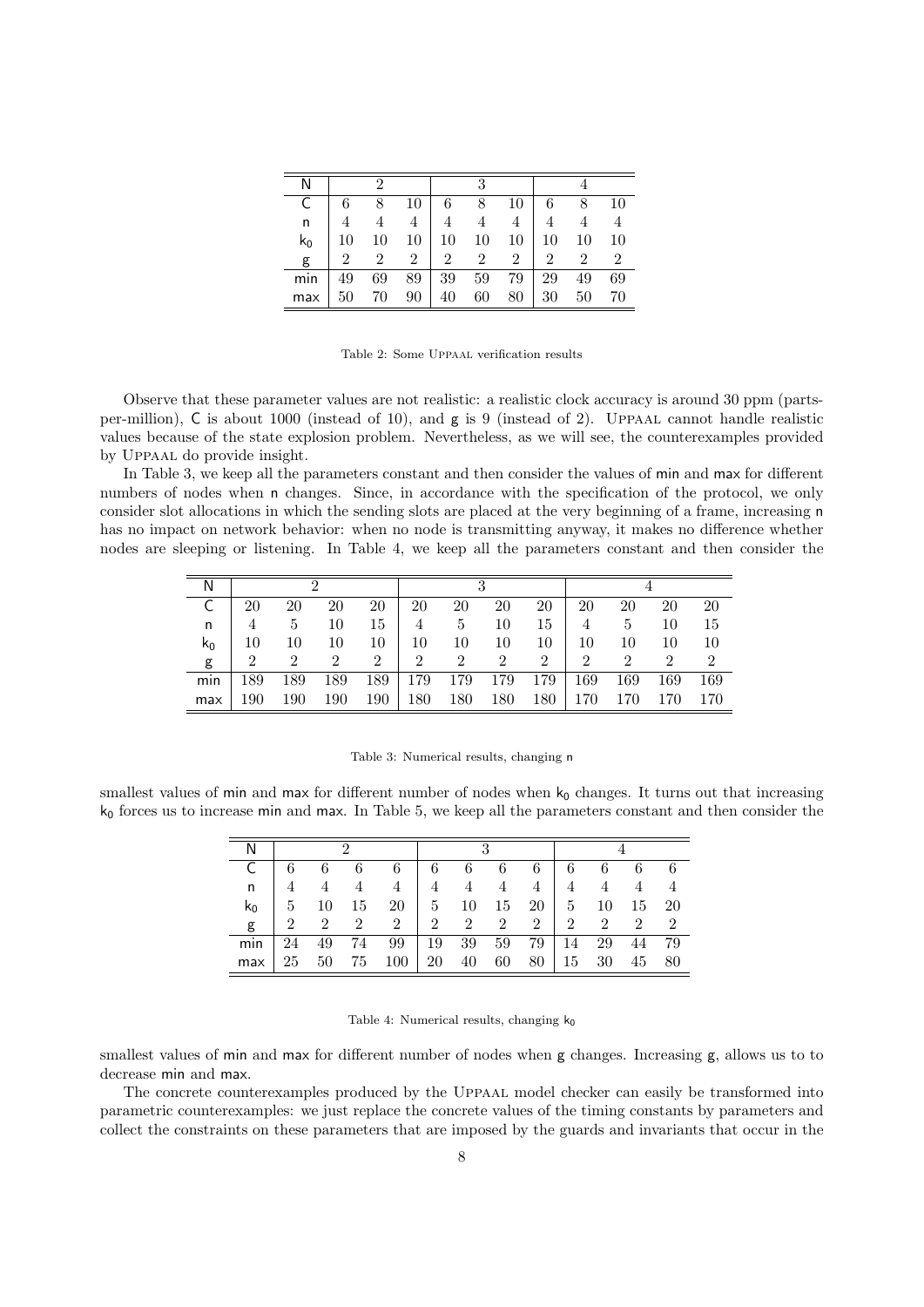|       |    | ິ  |    |    | 3  |    |    |    |    |
|-------|----|----|----|----|----|----|----|----|----|
| C     | 6  | 6  | 6  | 6  | 6  | 6  | 6  | 6  |    |
| n     |    |    |    |    |    |    |    |    |    |
| $k_0$ | 10 | 10 | 10 | 10 | 10 | 10 | 10 | 10 | 10 |
| g     | 2  | 3  |    | 2  | 3  |    | 2  | 3  |    |
| min   | 49 | 24 | 16 | 39 | 19 | 13 | 29 | 14 | 9  |
| max   | 50 | 25 | 17 | 40 | 20 | 14 | 30 | 15 | 10 |

Table 5: Numerical results, changing g

counterexample execution. Inspection of the counterexamples for the WSN protocol, which one can rerun step by step in the simulator, reveals that there are essentially three different scenarios that may lead to a state in which the network is not synchronized. In order to describe these scenarios parametrically at an abstract level, we need a bit of notation. We say that  $s \in \{0, \ldots, C-1\}$  is a transmitting slot, notation  $TX(s)$ , if there is some node i that is transmitting in s, that is,

$$
\mathsf{TX}(s) \;\; \Leftrightarrow \;\; (\exists i \in \mathsf{Nodes})(\mathsf{tsn}[i] = s).
$$

We let  $PREV(s)$  denote the nearest transmitting slot that precedes s (cyclically). Formally, function PREV :  $\{0, \ldots, C-1\} \to \{0, \ldots, C-1\}$  is defined by

$$
PREV((s+1)\%C) = \begin{cases} s & \text{if } TX(s) \\ PREV(s) & \text{otherwise} \end{cases}
$$
(4)

We write  $D(s)$  to denote the number of slots visited when going from PREV(s) to s, that is,  $D(s)$  =  $(s - \text{PREV}(s))\%C$ . We define  $M = \max_{s} D(s)$  to be the maximal distance between transmitting slots. As we will see, M plays a key role in defining correctness.

## 3.1. Scenario 1: Fast Sender - Slow Receiver

In the first error scenario, a sending node is proceeding maximally fast whereas a receiving node runs maximally slow. The sender starts with the transmission of a message while the receiver is still in an earlier slot. The scenario is illustrated in Figure 8. It starts when the fast and the slow node receive a



Figure 8: Scenario 1: Fast Sender - Slow Receiver

synchronization message. Immediately following receipt of this message (at the same point in time), the hardware clock of fast node ticks and the synchronizer resets this clock to  $g + 1$ . Now, in the worst case, it may take  $M \cdot k_0 - 1$  ticks before the fast node is in its TX slot with its hardware clock equal to g. Since the hardware clock of the fast node ticks maximally fast, the length of the corresponding time interval is  $(M \cdot k_0 - 1) \cdot$  min. The slow node will reach the TX slot of the fast node after  $M \cdot k_0 - g$  ticks. With a clock that ticks maximally slow, this may take  $(M \cdot k_0 - g) \cdot max$  time. If  $(M \cdot k_0 - g) \cdot max$  is greater than or equal to  $(M \cdot k_0 - 1) \cdot$  min then we may end up in a state where the network is no longer synchronized since the fast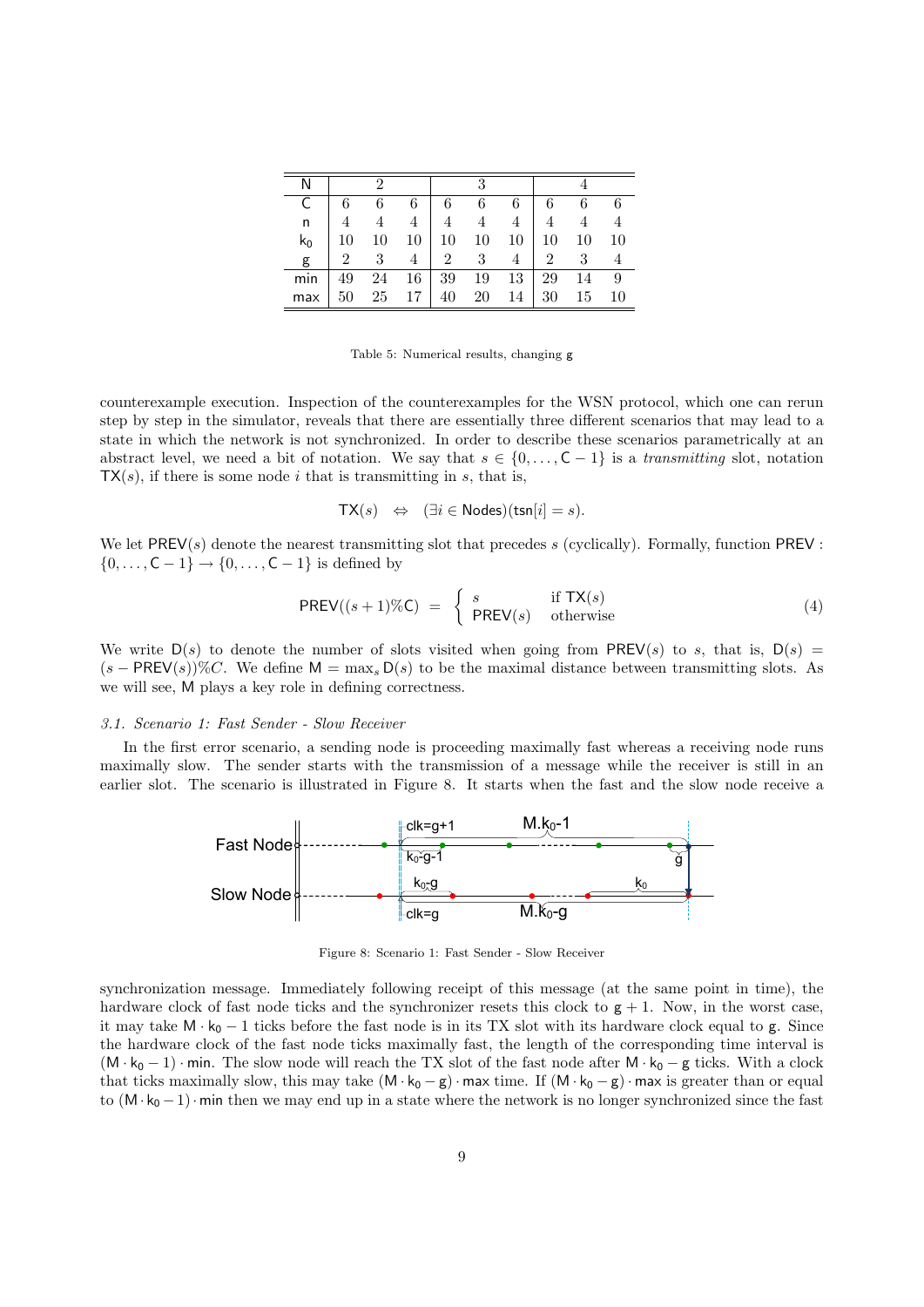node is sending before the slow node has moved to the same slot. Hence, in order to exclude this scenario, we must have:

$$
(M \cdot k_0 - g) \cdot max \quad < \quad (M \cdot k_0 - 1) \cdot min \tag{5}
$$

This constraint is consistent with the results in Table 2. Consider, for instance the first column. According to UPPAAL the protocol is correct if  $N = 2$ ,  $C = 6$ ,  $n = 4$ ,  $k_0 = 10$ ,  $g = 2$ ,  $\min = 49$  and  $\max = 50$ . Since we assume that the two nodes are sending in the first two slots of a frame, it is easy to see that  $M = 5$ . Now we can verify that

$$
(5 \cdot 10 - 2) \cdot 50 = 48 \cdot 50 = 2400 < 2401 = 49 \cdot 49 = (5 \cdot 10 - 1) \cdot 49
$$

However, if we increase the clock drift slightly by setting min and max to 48 and 49, respectively, then the protocol fails according to Uppaal. And indeed

$$
(5 \cdot 10 - 2) \cdot 49 = 48 \cdot 49 = 2352 = 49 \cdot 48 = (5 \cdot 10 - 1) \cdot 48
$$

Instead of the lower bound min and the upper bound max on the time between clock ticks, we sometimes find it convenient to consider the ratio

$$
\rho = \frac{\min}{\max}
$$

Since  $0 < \min \leq \max$ , it follows that  $\rho$  is contained in the interval  $(0, 1]$ . The following elementary lemma turns out to be quite useful.

**Lemma 1.** Constraint (5) is equivalent to  $g > (1 - \rho) \cdot M \cdot k_0 + \rho$ .

This implies that the worst case scenario occurs when the distance between TX slots is maximal: if the constraint holds for M it also holds when we replace M by a smaller value.

Example 1 (The Chess implementation). Constraint (5) allows us to infer a lower bound on the guard time g. In the current implementation of the protocol by Chess [3], a quartz crystal oscillator is used with a clock drift rate  $\theta$  of at most 20 ppm. This means that

$$
\rho = \frac{1 - \theta}{1 + \theta} = \frac{1 - 20 \cdot 10^{-6}}{1 + 20 \cdot 10^{-6}} \approx 0,99996
$$

In the Chess implementation, one time frame lasts for about 1 second. It consists of  $C = 1129$  slots and each slot consists of  $k_0 = 29$  clock ticks. The number of active slots is small  $(n = 10)$ . A typical value for M is  $C - n = 1119$ . Hence

$$
\mathsf{g} > (1-\rho) \cdot \mathsf{M} \cdot \mathsf{k}_0 + \rho \approx 0,00004 \cdot 1119 \cdot 29 + 0,99996 = 2.298
$$

Thus, according to our theoretical model, a value of  $g = 3$  should suffice. Chess actually uses a guard time of 9. Of course one should realize here that our model is overly simplified and, for instance, does not take into account (uncertainty in) message delays and partial connectivity. We will see that these restrictions greatly influence the minimal guard time.

#### 3.2. Scenario 2: Fast Receiver - Slow Sender - before transmission

In our second error scenario, a receiving node runs maximally fast whereas a sending node proceeds maximally slow. The receiving node already leaves the slot in which it should receive a message from the sender before the sender has even started transmission. This scenario is illustrated in Figure 9. Again, the scenario starts when the fast and the slow node receive a synchronization message. But now the node that has to send the next message runs maximally slow. It sends this message after  $M \cdot k_0$  ticks have occurred, which takes  $M \cdot k_0 \cdot \text{max time}$ . Meanwhile, the fast node has made maximal progress: immediately after receipt of the first synchronization message (at the same point in time), the hardware clock of the fast node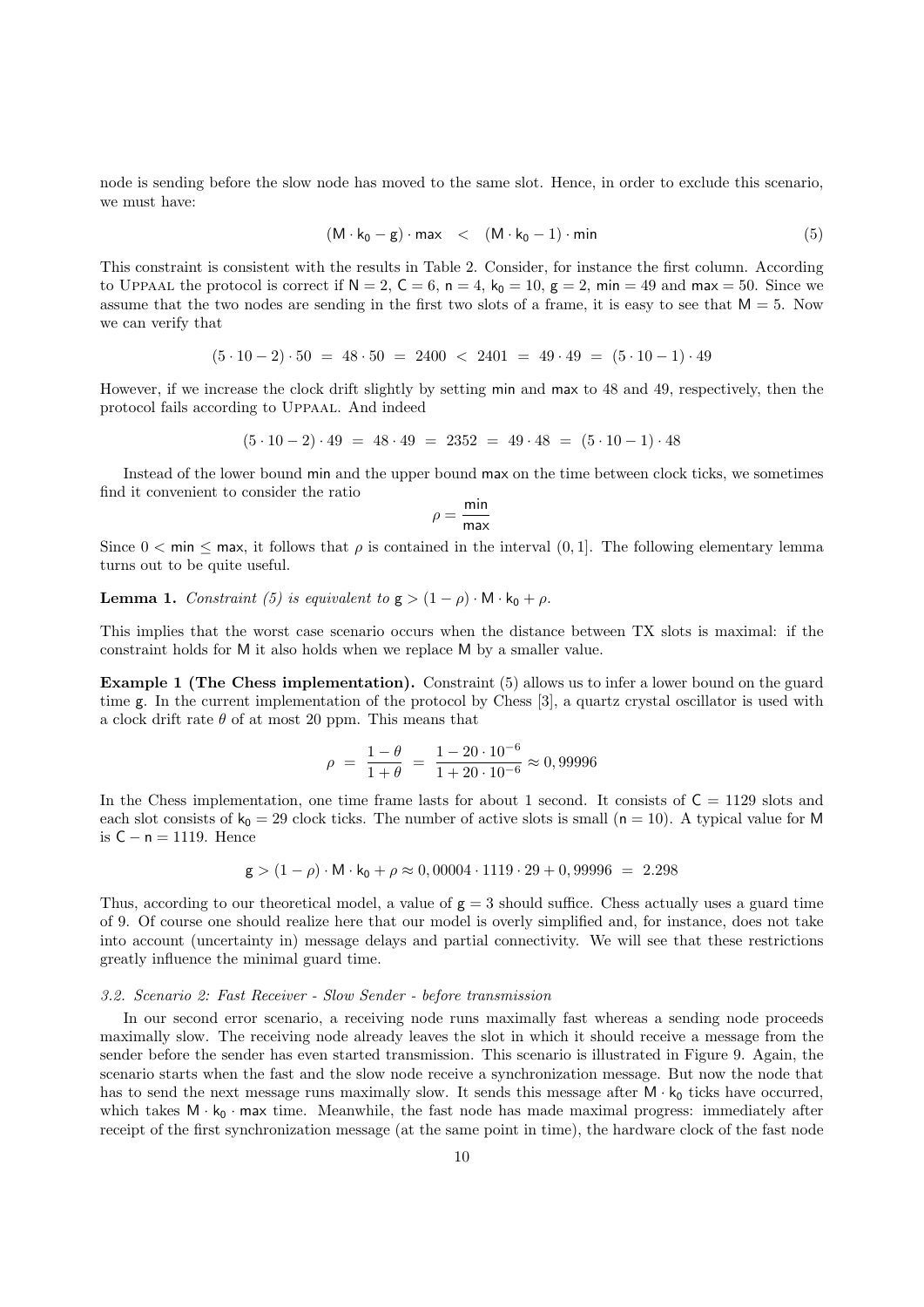

Figure 9: Scenario 2: Fast Receiver - Slow Sender - before transmission

ticks and the synchronizer resets this clock to  $g + 1$ . Already after  $(k_0 - g - 1) \cdot \text{min}$  time the node proceeds to the next slot. Another  $(M \cdot k_0 - 1) \cdot \text{min}$  time units later the fast node sets its clock to  $k_0 - 1$  and is about to leave the slot in which the slow node will send a message. If the slow node starts transmission after this point it is too late: after the next clock tick the fast node will increment its slot counter and the network is no longer synchronized. In order to exclude the second scenario, the following constraint must hold:

$$
M \cdot k_0 \cdot \max \quad < \quad ((M+1) \cdot k_0 - g - 2) \cdot \min \tag{6}
$$

Also this constraint can be rewritten:

**Lemma 2.** Constraint (6) is equivalent to  $g < (1 - \frac{1}{\rho}) \cdot M \cdot k_0 + k_0 - 2$ .

Thus constraint (6) imposes an upper bound on guard time g. Since in practice one will always try to minimize the guard time in order to save energy, this constraint is only of theoretical interest. If we fill in the values of Example 1, we obtain  $g < 25.8$ , which is close to the slot length  $k_0 = 29$ .

## 3.3. Scenario 3: Fast Receiver - Slow Sender - during transmission

Our third scenario involves a fast receiver and a slow sender. The receiver moves to a new slot while the sender is still transmitting a message. Figure 10 illustrates the scenario. As in the previous scenarios, the hardware clock of the fast node is set to  $g + 1$  immediately after receipt of the synchronization message.



Figure 10: Scenario 3:Fast Receiver- Slow Sender - during transmission

To exclude this scenario, the following condition should be satisfied:

$$
(k_0 - g - t) \cdot \max \quad < \quad (k_0 - g - 1) \cdot \min \tag{7}
$$

Essentially, constraint (7) provides a lower bound on t: to rule out the scenario in Figure 10, the sender should wait long enough before proceeding to the next slot.

## **Lemma 3.** Constraint (7) is equivalent to  $t > (1 - \rho)(k_0 - g) + \rho$ .

If we fill in the values of Example 1 with g set to 3, we obtain  $t > 1.001$ . Hence a value of  $t = 2$  should suffice. Hence, for the simple case of a static network with full connectivity and no uncertainty in message delays, we only need to reserve 5 clock cycles for guard and tail time together. In Section 6, we will see that for different network topologies indeed much larger values are required.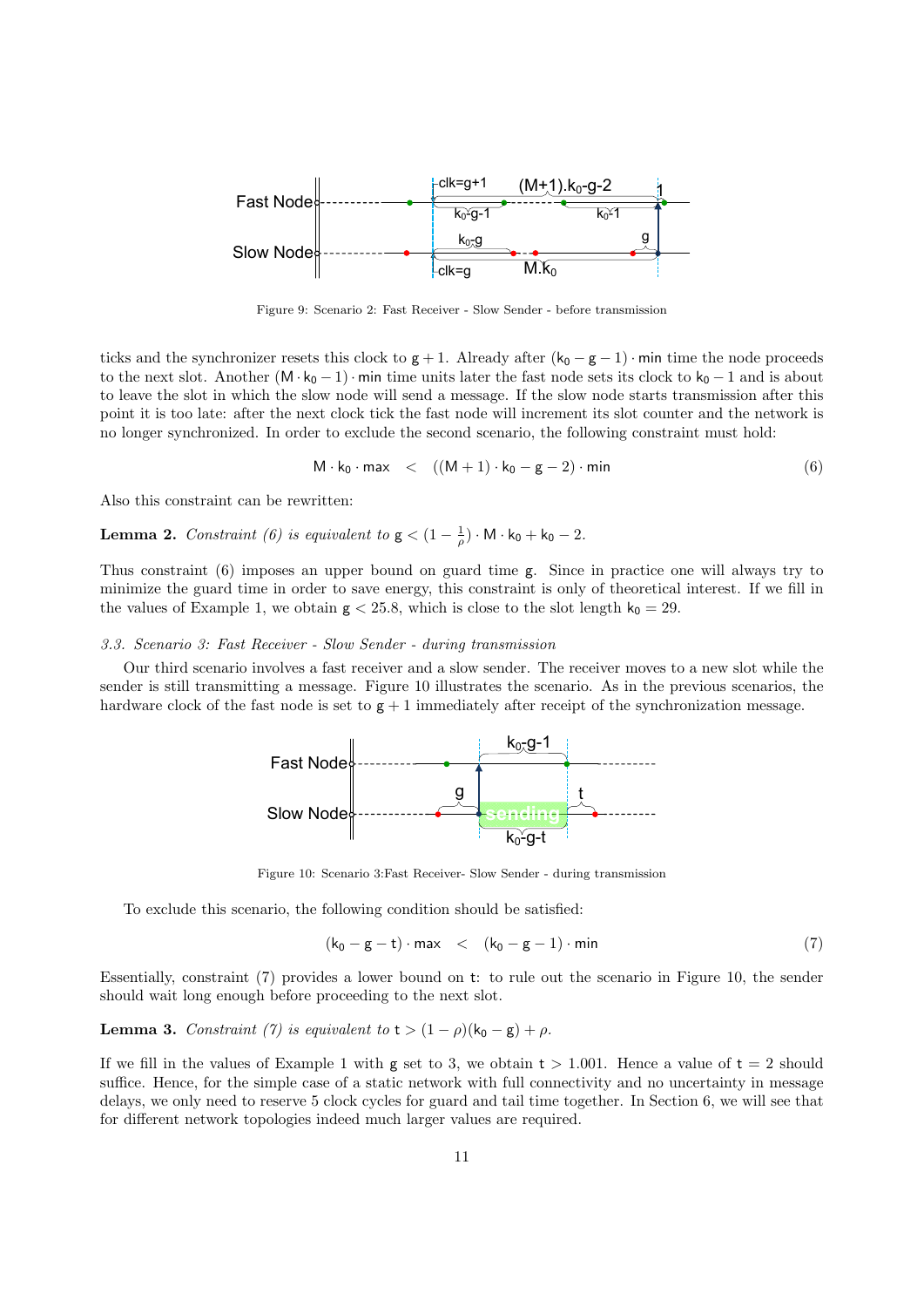## 4. Proving Sufficiency of the Constraints

In this section, we outline our proof that the three constrains derived in Section 3 are sufficient to ensure synchronization in networks with full connectivity. We first present the key invariants used in the proof and then discuss the formalization of the full proof using Isabelle/HOL.

#### 4.1. Invariants

We start our proof by stating some elementary invariants.

Lemma 4. For any network with full connectivity the following invariant assertions hold, for all reachable states and for all  $i \in$  Nodes:

$$
0 \le x_i \le \max \tag{8}
$$

 $0 \leq \mathsf{clk}[i] < \mathsf{k_0}$  (9)

$$
0 \le \operatorname{csn}[i] < \mathsf{C} \tag{10}
$$

$$
GO\_SEND_i \Rightarrow x_i = 0
$$
\n
$$
GO\_SEND_i \Rightarrow \operatorname{csn}[i] = \operatorname{tsn}[i]
$$
\n(11)\n(12)

$$
GOSEND_{i} \Rightarrow \text{clk}[i] \in \{\text{g}, \text{g} + 1\}
$$
\n(13)

$$
SENDING_i \quad \Rightarrow \quad \mathsf{csn}[i] = \mathsf{tsn}[i] \tag{14}
$$

$$
SENDING_i \Rightarrow g \leq cIk[i] < k_0 - t \tag{15}
$$

Invariants (8)-(10) assert that the state variables indeed take values in their intended domains: clock variables stay within the (real-valued) range  $[0, \text{max}]$ , hardware clocks stay within the integer range  $[0, k_0)$ , and current slot numbers stay within the integer range  $[0, \mathsf{C})$ . Invariants (11)-(15) directly follow from the definitions of the individual automata in the network. For invariant (13), observe that since the tick?-transition from WAIT to GO\_SEND may synchronize with the tick?-transition from S1 to S0, the value of  $\text{clk}[i]$  in GO\_SEND, is potentially  $g + 1$ .

In order to be able to state more interesting invariants, we introduce two auxiliary global history (or ghost) variables. Clock y records the time that has elapsed since the last synchronization message (or the beginning of the protocol). Variable last records the last slot in which a synchronization message has been sent (initially last = -1). Figure 11 shows the version of the  $WSN(i)$  automaton obtained after adding these variables. The only change is that upon occurrence of a synchronization start message[ $i$ ]! clock y is



Figure 11:  $\mathbf{WSN}(i)$  with history variables

reset to 0 and variable last is reset to  $\text{csn}[i]$ . We first state a few basic invariants which restrict the values of the new variables.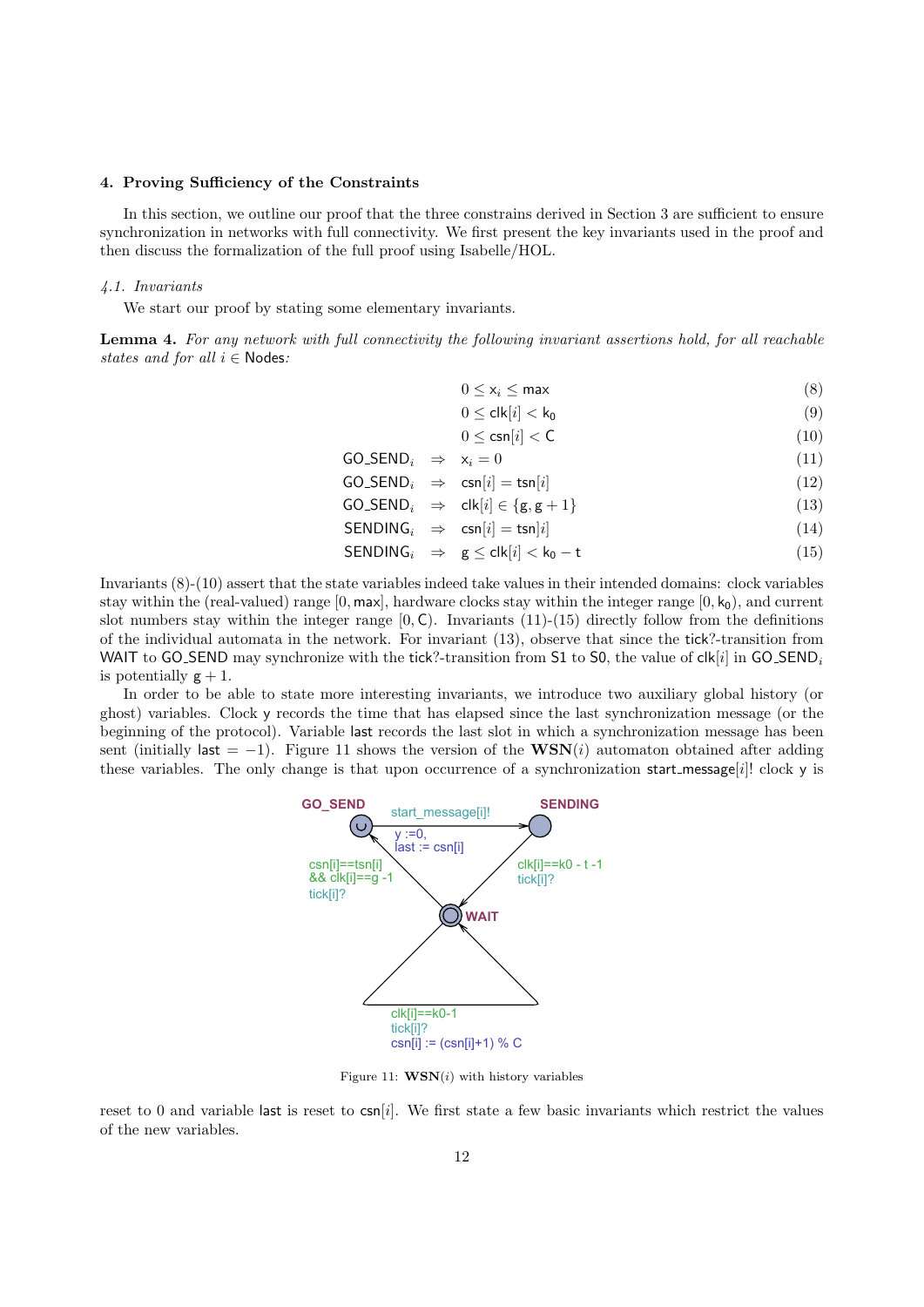Lemma 5. For any network with full connectivity the following invariant assertions hold, for all reachable states and for all  $i \in$  Nodes:

$$
0 \le y \tag{16}
$$

$$
-1 \leq \mathsf{last} < \mathsf{C} \tag{17}
$$

$$
\mathsf{S1}_i \quad \Rightarrow \quad \mathsf{y} \le \mathsf{x}_i \tag{18}
$$

$$
last = -1 \Rightarrow SO_i \tag{19}
$$

Invariant (16) says that y is always nonnegative, and invariant (17) says that last takes values in the integer domain  $[-1, \mathsf{C}-1)$ . If the system is in  $\mathsf{S}1_i$  then a synchronization occurred after the last clock tick (invariant (18)), and if the system is in  $\mathsf{SO}_i$  then no synchronization occurred yet (invariant (19)).

The key idea behind our correctness proof is that, given the local state of some node i and the value of last, we can compute the number  $c(i)$  of ticks of is hardware clock that has occurred since the last synchronization. Since we know the minimal and maximal clock speeds, we can then derive an interval that contains the value of y, the amount of real-time that has elapsed since the last synchronization. Next, given the value of y, we can compute an interval that contains the value of  $c(j)$ , for arbitrary node j. Once we know the value of  $c(i)$ , this gives us some information about the local state of node i. Through these correspondences, we are able to infer that if node  $i$  is sending the slot number of  $i$  and  $j$  must be equal.

Formally, for  $i \in \text{Nodes}$ , the state function  $c(i)$  is defined by

$$
c(i) = \text{if } \textsf{last} = -1 \text{ then } \textsf{clk}[i] \text{ else}
$$
\n
$$
\text{if } \textsf{S1}_i \text{ then } 0 \text{ else}
$$
\n
$$
((\textsf{csn}[i] - \textsf{last})\% \textsf{C}) \cdot \textsf{k}_0 + \textsf{clk}[i] - g
$$
\n
$$
\text{fi}
$$

If there has been no synchronization yet (last = -1) then  $c(i)$  is just equal to the hardware clock clk[i]. If the synchronizer is in location  $S1<sub>i</sub>$ , then we know that there has been no tick since the last synchronization, so  $c(i)$  is set to 0. Otherwise,  $c(i)$  is  $\mathsf{k}_0$  times the number of slots since the last synchronization, incremented by the number of ticks in the current slot, minus g to take into account that the hardware clock has been reset to  $g + 1$  after the last synchronization.

We can now state the main invariant result from this section.

**Theorem 6.** Assume constraints (5), (6) and (7),  $3 \leq N$  and assume that some node transmits in the initial  $slot<sup>1</sup>$ . Then for any network with full connectivity the following invariant assertions hold, for all reachable

<sup>&</sup>lt;sup>1</sup>The last two assumptions have been made for convenience. We claim that they are not needed, even though they are used in our proof.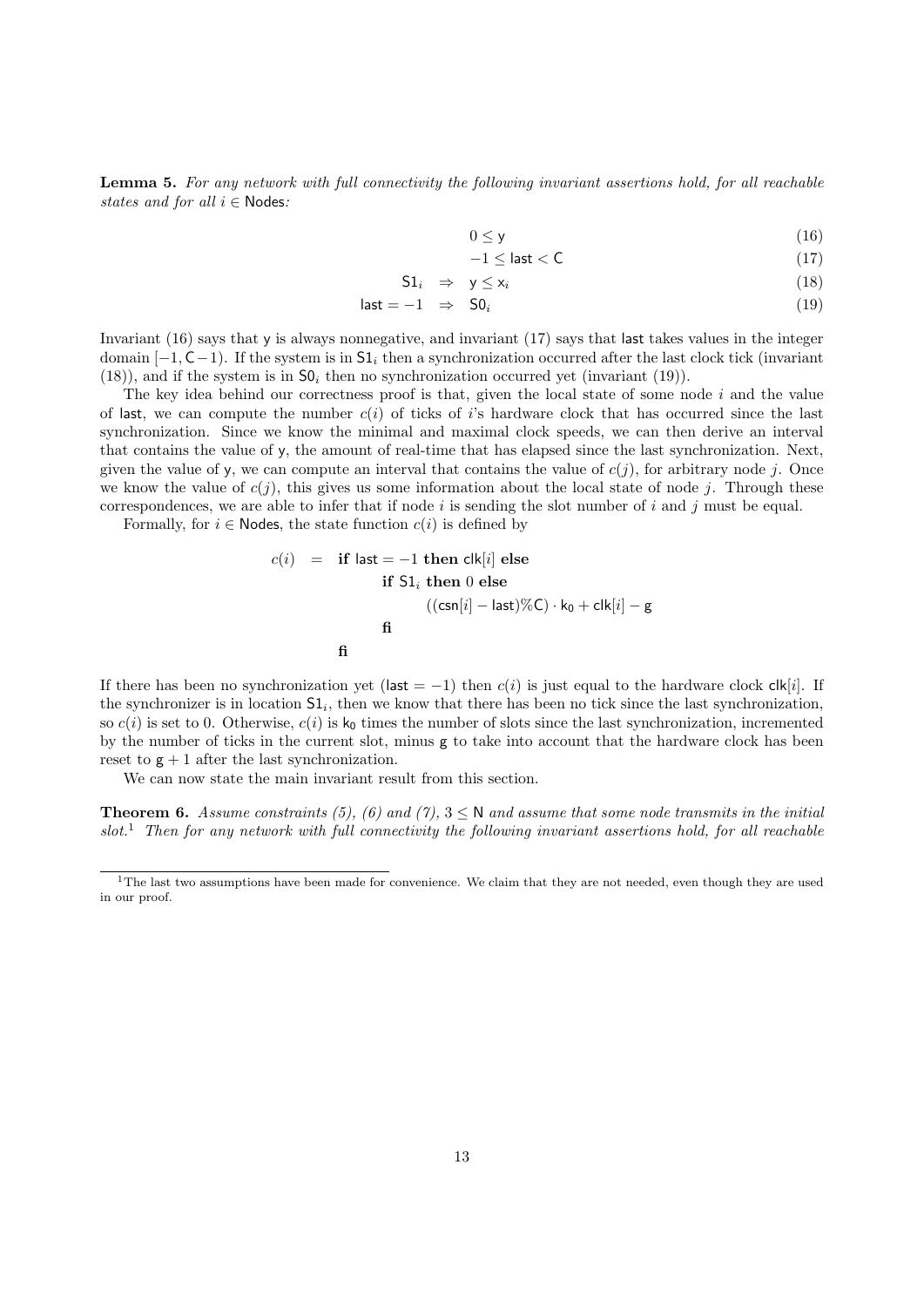states and for all  $i, j \in$  Nodes:

$$
y \le c(i) \cdot \max + x_i \tag{20}
$$

$$
c(i) > 0 \Rightarrow y \ge (c(i) - 1) \cdot \min + x_i \tag{21}
$$
  
\n
$$
\text{csn}[i] = \text{tsn}[i] \land (\text{clk}[i] < g \lor \text{GO\_SEND}_i) \Rightarrow \text{last} \ne \text{csn}[i] \tag{22}
$$
  
\n
$$
\text{csn}[i] = \text{tsn}[i] \land \text{clk}[i] = g \Rightarrow (\text{GO\_SEND}_i \lor \text{SENDING}_i) \tag{23}
$$
  
\n
$$
\text{csn}[i] = \text{tsn}[i] \land \text{clk}[i] > g \Rightarrow \text{last} = \text{csn}[i] \tag{24}
$$

$$
SENDING_i \Rightarrow \operatorname{csn}[i] = \operatorname{csn}[j] = \operatorname{last} \tag{25}
$$

$$
GO\_SEND_i \quad \Rightarrow \quad \text{csn}[i] = \text{csn}[j] \land \text{clk}[i] = g \tag{26}
$$

$$
\mathsf{last} \neq -1 \land \mathsf{last} \neq \mathsf{PREV}(\mathsf{csn}[i]) \Rightarrow (\mathsf{TX}(\mathsf{csn}[i]) \land \mathsf{last} = \mathsf{csn}[i]) \tag{27}
$$

$$
TX(\text{csn}[i]) \wedge \text{clk}[i] = k_0 - 1 \quad \Rightarrow \quad \text{last} = \text{csn}[i] \tag{28}
$$

$$
\mathsf{S1}_i \quad \Rightarrow \quad \mathsf{clk}[i] < \mathsf{k_0} - 1 \land \mathsf{last} = \mathsf{csn}[i] \tag{29}
$$

$$
c(i) \ge 0 \tag{30}
$$

$$
\mathsf{last} = -1 \quad \Rightarrow \quad \mathsf{csn}[i] = 0 \tag{31}
$$

PROOF. By induction, using the invariants from Lemma's 4 and 5.

For a manual proof see http://www.mbsd.cs.ru.nl/publications/papers/fvaan/HSV09/.

Invariants (20) and (21) are the key invariants that relate the values of  $c(i)$  and y. Invariant (25) implies that the network is synchronized. This is the main correctness property we are interested in. All the other invariants in Theorem 6 are auxiliary assertions, needed to make the invariant inductive.

## 4.2. On the formal proof

The manual proof of the invariants from the previous subsection has been fully checked using the proof assistant Isabelle [19]. Below we make some general remarks about the formalization and discuss some of the subtleties we encountered. Our main motivation for discussing some of the proof detailts is that this sheds light on the type of reasoning that will be necessary in order to completely automate the verification.

The length of the Isabelle/HOL proof is about 5300 lines, whereas the manual proof is around 1000 lines. Formal proofs are usually longer than their manual counterpart. Wiedijk [20, 21] proposes the De Bruijn factor as a way to quantify this difference. This factor basically compares the size of two proof files, compressed using the Unix utility gzip. Wiedijk [20] observes that the average De Bruijn factor is about 4. In our case, we obtain 4.58. This is a bit larger than usual, since our formal proof includes the definition of the Uppaal model and its semantics, which are not included in the manual proof. We also need to define all the invariants (about 500 lines). In the manual proof, the 12 basic invariants defined in Lemmas 4 and 5 are all disposed of by the word "trivial". The formal proof is indeed straightforward but still occupies about 440 lines.

Key aspects of the Isabelle formalization are (1) an alternative definition of function PREV and a proof of lemmas showing particular properties of it, and (2) a formalization of the claim that there are at least three transmitting slots per frame. Common to these two issues is the introduction of the largest slot number in which a message is transmitted. This is the maximum of function tsn and is obtained for node  $i_{\text{max}}$ . The properties we need are basic facts like PREV(s) cannot be s or that in the idle period of a frame PREV(s) equals the transmitting slot of  $i_{\text{max}}$ , i.e.,  $\text{tsn}[i_{\text{max}}]$ . Altogether, the definition of PREV, the introduction of  $i_{\text{max}}$ , the formal proof that there are at least three transmitting slots, and the proof of basic properties about these notions occupy about 600 lines.

In the remainder of this section, we first formally introduce  $i_{\text{max}}$ . Then, we rephrase the definition of function PREV and prove a sequel of properties of that function. After that, we formalize the claim that there are at least three transmitting slots. Finally, we illustrate the formal proof by two simple but representative examples.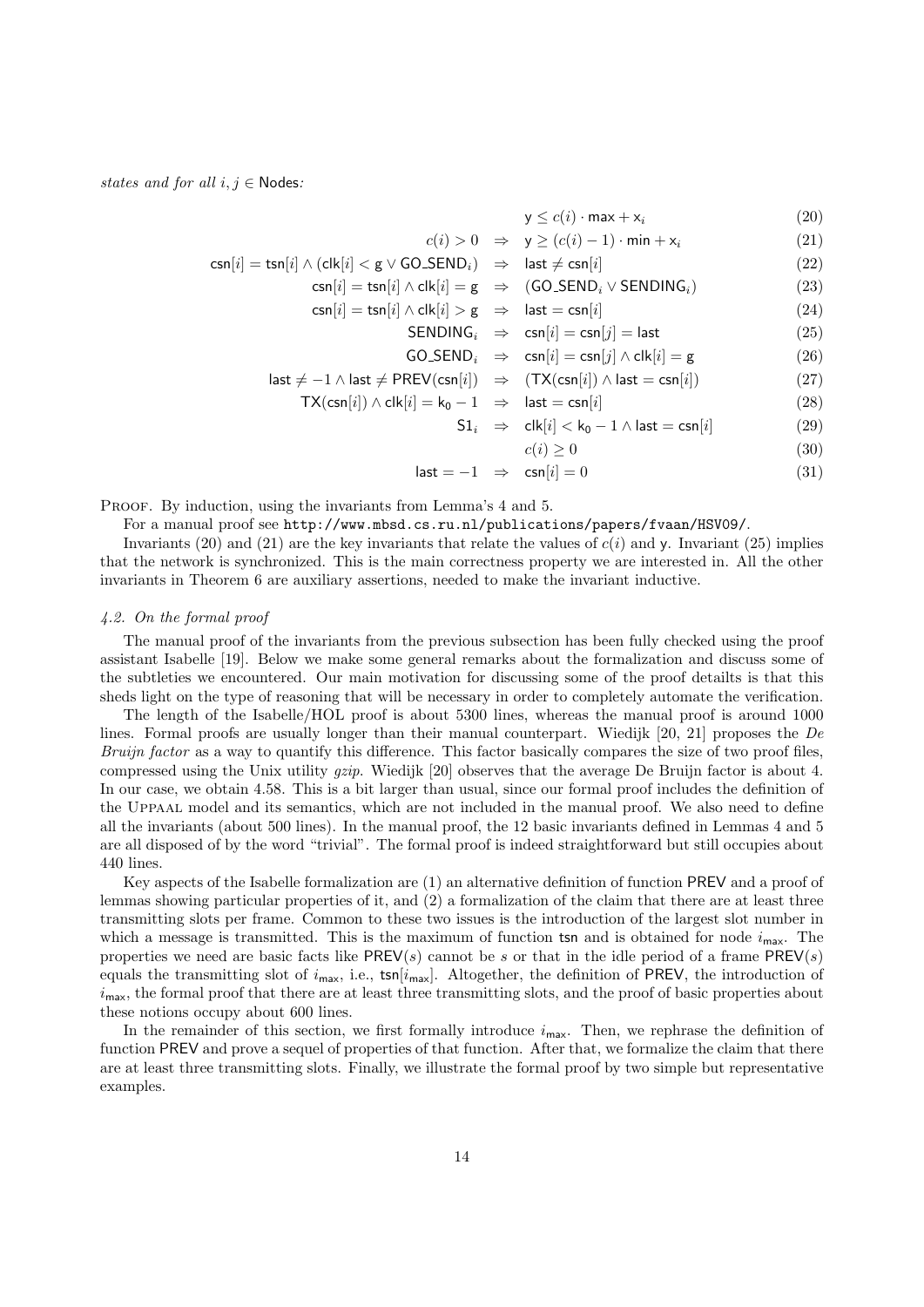## 4.2.1. Definition of  $i_{\text{max}}$  and PREV

As shown in Figure 1, a frame is composed of an active period and an idle period. In the active period, there are slots where a node is transmitting and the other nodes are listening, and also slots where no node is sending and all nodes are listening. Consequently, there is a last slot in which a message is emitted. Let  $i_{\text{max}}$  be the node that is transmitting in this slot. This transmitting node maximizes function tsn:

$$
TX_{\text{max}}(i_{\text{max}}) \equiv TX(\text{tsn}[i_{\text{max}}]) \land \forall i \neq i_{\text{max}}.\text{tsn}[i_{\text{max}}] > \text{tsn}[i]
$$
\n(32)

The formal definition of function PREV in Isabelle slightly differs from Equation 4. The combination of modulo and the incrementation in the argument does not translate to Isabelle, where functions must be total and proved to terminate. We basically remove the modulo and considers unbounded frames. We still have the assumption that function tsn returns a natural number strictly less than  $n$ . The first basic invariants then prove that parameters take values in their intended domain. Function PREV is the recursive function below:

## Definition 2.

$$
PREV(0) = \text{tsn}[i_{\text{max}}]
$$
  
PREV(s+1) = \text{if TX}(s) then s else PREV(s)

## 4.2.2. Properties of PREV

In the formal proof, we need a sequel of properties showing the structure of a frame. The next lemma asserts that function PREV is constant during the idle period, that is, if slot  $s$  is transmitting and all slots from s to y are not transmitting, then PREV $(y)$  is slot s.

Lemma 7.  $(TX(s) \land y > s \geq 0 \land (\forall z.s < z < y \Rightarrow \neg TX(z))) \Rightarrow PREV(y) = s$ 

PROOF. By induction on s.

From this above lemma it directly follows that after the last transmitting slot, function PREV equals this slot:

Lemma 8.  $\forall y > \text{tsn}[i_{\text{max}}]$ .PREV $(y) = \text{tsn}[i_{\text{max}}]$ 

PROOF. By definition  $i_{\text{max}}$  is such that there is no transmitting slot after it. We use this fact to instantiate Lemma 7 above.

We prove that the previous slot of slot  $s$  is strictly less than  $s$ . Because of the cyclic nature of a frame, this is only true if  $s > 0$ .

Lemma 9.  $s > 0 \Longrightarrow$  PREV $(s) < s$ 

PROOF. By induction on s.

Another useful lemma asserts that the "PREV" of a transmitting slot cannot be  $\text{tsn}[i_{\text{max}}]$ .

Lemma 10.  $(s > 0 \land TX(s)) \Longrightarrow PREV(s) < \text{tsn}[i_{\text{max}}]$ 

PROOF. From  $TX(s)$  we obtain j such that  $tsn[j] = s$ . By definition of  $i_{\text{max}}$  we have  $tsn[j] \leq tsn[i_{\text{max}}]$ . Using Lemma 9, we obtain PREV(s)  $\lt s$ . Hence PREV(s)  $\lt \text{tsn}[i_{\text{max}}]$ .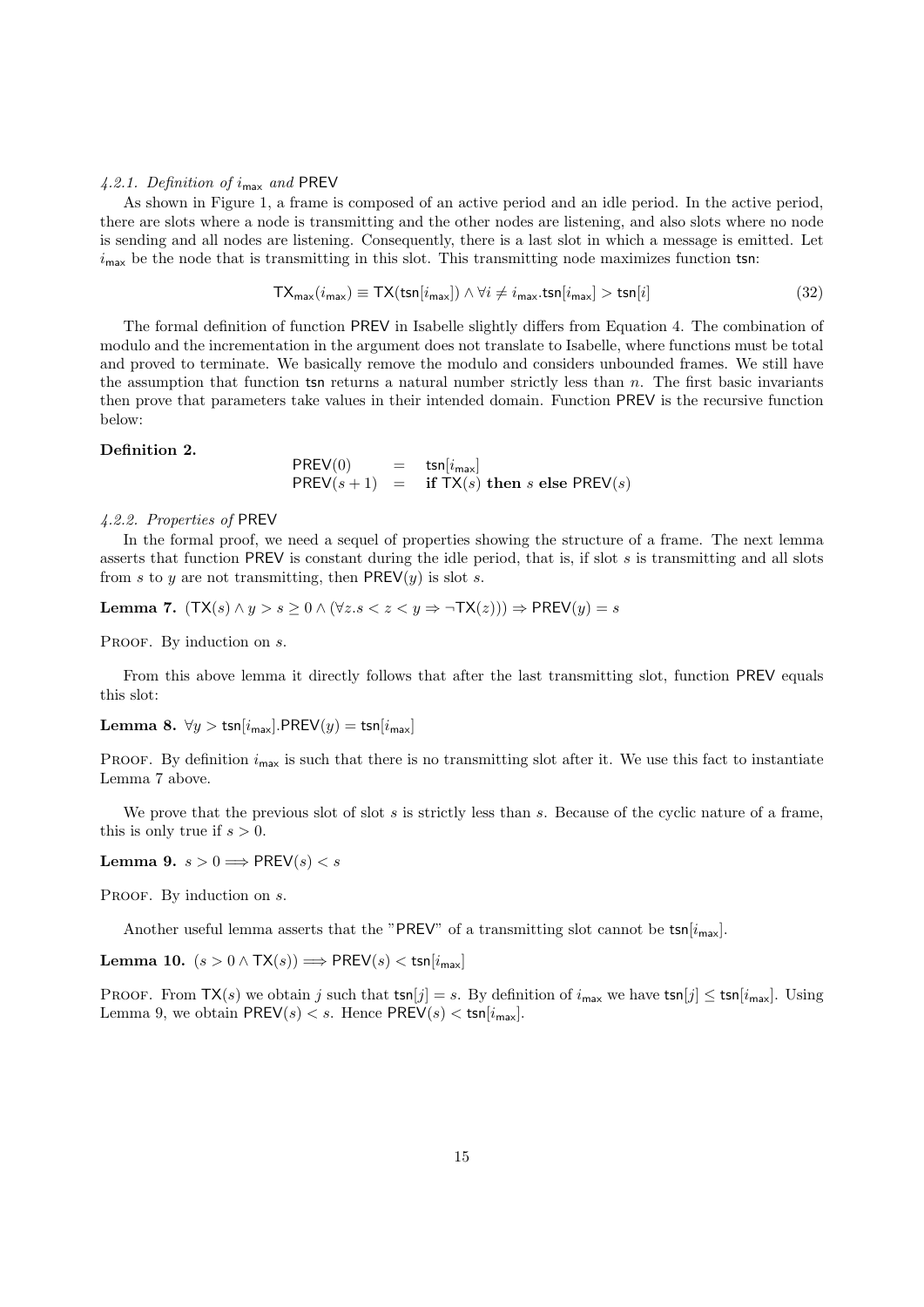#### 4.2.3. At least three sending nodes

In the informal case study description [3], it is assumed that for each node there is a transmission slot. Translated to the setting of our model, this means that tsn is a total function from nodes to slots. Interestingly, the Isabelle formalization revealed that the assumption that tsn is total is never used in the proof.<sup>2</sup> The only assumption that we make is that there are at least three sending nodes.

In our formalization, we introduce a predicate  $TX_n(i)$  which states that for node i there exists a slot s that equals the transmitting slot of node i, that is, node i is a transmitting node. Predicate  $TX_n(i)$ complements predicate  $TX(s)$  defined earlier. Predicate  $TX_n(i)$  is defined as follows:

## Definition 3.  $TX_n(i) = \exists s.tsn[i] = s$

The assumption that there are at least three transmitting slots is formalized by assuming that predicate  $TX_n$  holds for nodes 0 to 2.

$$
\forall i \le 2. \mathsf{TX}_n(i) \tag{33}
$$

We derive two important facts: tsn[ $i_{\text{max}}$ ] is at least 2, and between slot number 0 and slot number  $n-1$ there is at least one transmitting slot.

**Lemma 11.** 
$$
tsn[i_{\text{max}}] \geq 2 \land \exists s. 0 < s < n - 1 \land \text{TX}(s)
$$

PROOF. The first part is trivial. Function tsn assigns different slots to different nodes. Together with Equation 33 we can derive three distinct nodes – say  $i, j, k$  – with distinct transmitting slots (tsn[i], tsn[j], tsn[k]). We do a case analysis on their different possible orderings (e.g.,  $\text{tsn}[i] < \text{tsn}[j] < \text{tsn}[k]$ ). By definition a slot number is not greater than  $n-1$  and positive. Consequently, the "tsn" in the middle of the ordering is strictly positive and strictly less than  $n - 1$ . This shows the second term of our conclusion.

A consequence of Lemma 11 is that function PREV is at least one for all slots not smaller than  $n-1$ .

## Lemma 12.  $s \ge n - 1$  ⇒ PREV $(s) \ge 1$

PROOF. We consider two cases. If  $s > n - 1$ , then  $s > \text{tsn}[i_{\text{max}}]$ . Moreover there is no transmitting slot between s and  $n-1$ . So, from Lemma 7 we obtain PREV(s) > tsn[i<sub>max</sub>] > 1. If  $s = n-1$ , then we know from Lemma 11 that there is at least one transmitting node between slot 0 and  $n-1$  and PREV(s) is then at least equal to this slot.

#### 4.2.4. Proof samples

In the remainder of this section, we present two examples that show some of the subtleties in the proof. These example illustrates why some of the lemmas introduced earlier are needed, e.g., Lemma 10 and Lemma 11.

Example 2. The situation of our first proof sample is pictured in Figure 12. This situation appeared in the proof of Invariant 21 and 23 of Theorem 6. It involves nodes  $k$  and an arbitrary different node j. Node k is sending in its current slot number, i.e. we have  $csn[k] = tsn[k]$  and  $TX(csn[k])$ . The last transmitting slot (depicted in the gray slot) is the previous transmitting slot of both nodes  $j$  and  $k$ .

$$
PREV(\text{csn}[k]) = PREV(\text{csn}[j]) = \text{last} \tag{34}
$$

The goal is to prove that these two nodes agree on the current slot number, i.e., that  $\text{csn}[k] = \text{csn}[i]$ .

The formal proof needs a case analysis on the relative positions of  $\text{csn}[i]$  and  $\text{csn}[k]$ . Assume  $\text{csn}[i]$  <  $\cosh[k]$ . Node k is in a later slot. Because of the cyclic nature of frames, we must consider two cases:  $\cosh[j] = 0$ and  $\textsf{csn}[j] > 0$ .

<sup>&</sup>lt;sup>2</sup>This observation may have practical implications. Our results suggest that, at least in certain situations, if nodes have nothing to say they may in fact remain silent.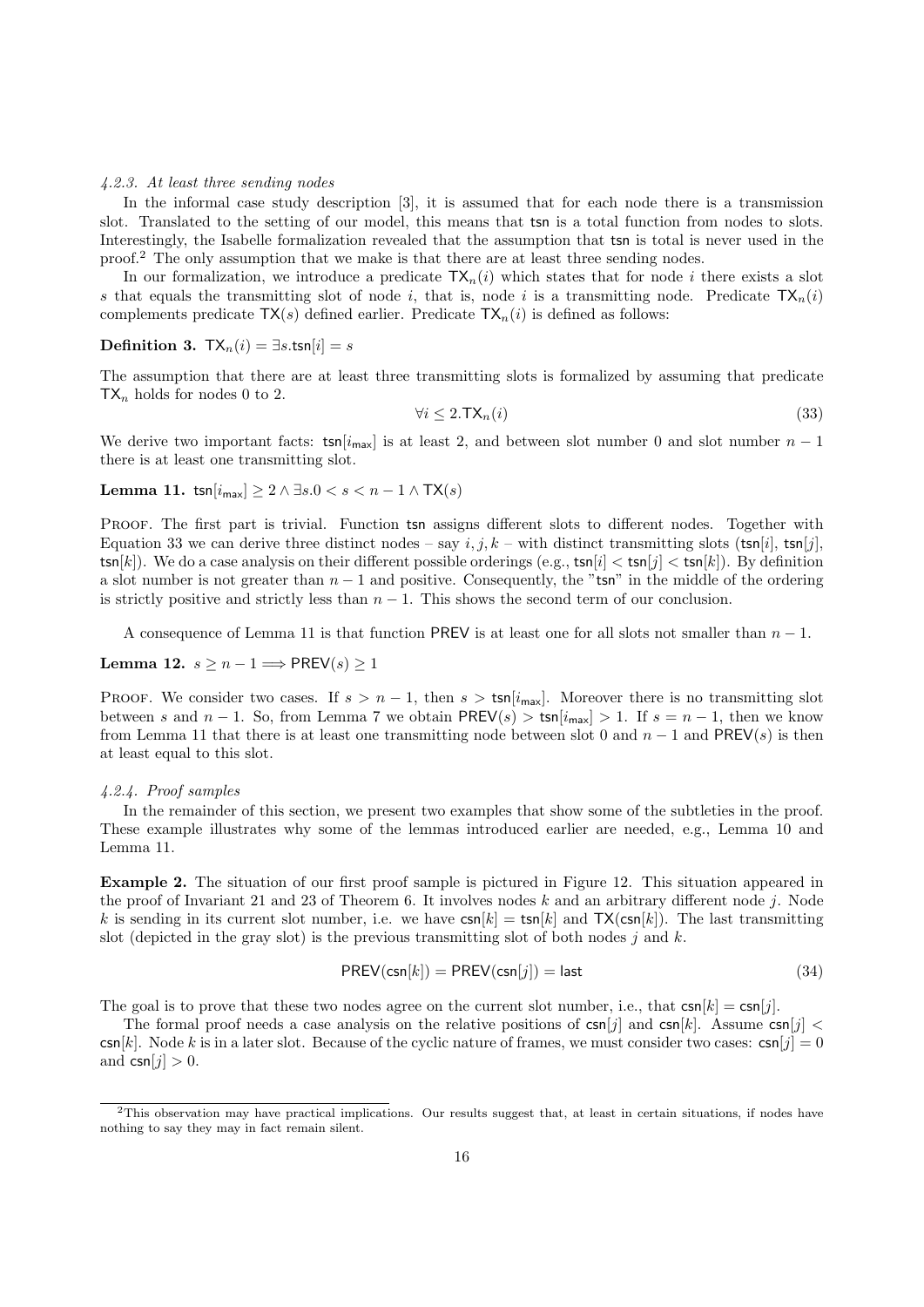

Figure 12: Proof example

If  $csn[j] = 0$ , by definition of PREV we have  $PREV(csn[j]) = tsn[i_{max}]$ , and  $PREV(csn[k]) = tsn[i_{max}]$  also. From Lemma 10 we have  $\mathsf{PREV}(\mathsf{csn}[k]) < \mathsf{csn}[k]$ . So, we have  $\mathsf{tsn}[i_{\mathsf{max}}] < \mathsf{csn}[k] = \mathsf{tsn}[k]$ . By definition of  $i_{\text{max}}$ , this is clearly impossible.

The case when  $\text{csn}[k] < \text{csn}[j]$  is similar. We know that  $\text{TX}(\text{csn}[k])$ , so k is transmitting and has to be in the active region, i.e.,  $\cosh[k] < n$ . We do not have such information for  $\cosh[j]$  and need to consider extra cases:  $\textsf{csn}[j] < n$  and  $\textsf{csn}[j] \geq n$ .

Example 3. We now illustrate the proof of Invariant 22 in Theorem 6. This invariant assumes that node i is in a transmitting slot. We have  $csn[i] = tsn[i]$ , hence  $TX(csn[i])$ . It also considers that node i is either in state WAIT with  $\mathsf{clk}[i] < \mathsf{g}$ ) or in state GO\_SEND. (By basic Invariant 15 node i cannot be in state **SENDING.**) In brief, node i is about to send a message. The conclusion asserts that the last slot with a synchronization is not the current slot (last  $\neq$  csn[i]). Before the first synchronization, last is negative (last  $= -1$ ) and the conclusion holds as any csn is a nonnegative number (basic Invariant 10). Before a start message action, node i is in state GO SEND with its clock equal to g. Variable clk[i] is not modified by this action. Hence the invariant is trivially true in the target state because its premises are false. The case of a tick action is more complicated.

We only consider the end of the current slot (csn[i]) The situation is as follows. Node i is in state WAIT with its clock counting the last tick of a slot (clk[i] = k<sub>0</sub> - 1). After the tick action the clock is reset to 0, a new slot starts  $(\text{csn}'[i] = (\text{csn}[i] + 1)\%C)$ , and other variables are left unchanged, in particular last' = last. The last transmitting slot is the previous transmitting slot of i (last = PREV(csn[i])). We illustrate the case where  $\textsf{csn}[i] = 0$  or  $\textsf{csn}[i] = n - 1$ .

The latter implies that  $\text{csn}'[i] = 0$ . Our conclusion rewrites to PREV $(n-1) \neq 0$ . This directly follows from the fact that PREV is at least one (Lemma 12).

If  $csn[i] = 0$ , we have  $csn'[i] = 1$ . Our conclusion rewrites to PREV(0)  $\neq$  1. By definition, PREV(0) =  $\text{tsn}[i_{\text{max}}]$  and our conclusion follows from the first term of Lemma 11 ( $\text{tsn}[i_{\text{max}}] \geq 2$ ).

## 5. Uppaal Analysis Results: Networks with 4 Nodes

In the two previous sections, we studied the correctness of our clock synchronization protocol for networks with full connectivity. In practice, however, wireless sensor networks are rarely fully connected. A fully parametric analysis of the protocol for arbitrary network topologies will be quite involved. In order to illustrate the some of the complications, we wrote a small script to explore all possible network topologies with 4 nodes. As explained in Section 2, we can easily model arbitrary network topologies in UPPAAL by appropriate instantiation of the neighbor function. For parameters  $k_0 = 15$ ,  $C = 6$  and  $n = 4$ , we used Uppaal to find out for each topology for which guard time and min/ max ratio the synchronization property was satisfied. This took 30 hours for the  $4^6 = 4096$  possible topologies. In Table 6, we summarize the results of our model checking experiments for the connected networks of Figure 13 in which communication is symmetric. As in Section 3, min and max in this table are the smallest consecutive natural numbers for which the model with the values assigned to  $C$ , n,  $k_0$  and g is synchronized. As expected, topology number 6, requires the highest guard time of all networks with 4 nodes. We observe that the more connected the network is, the lower the guard time can be.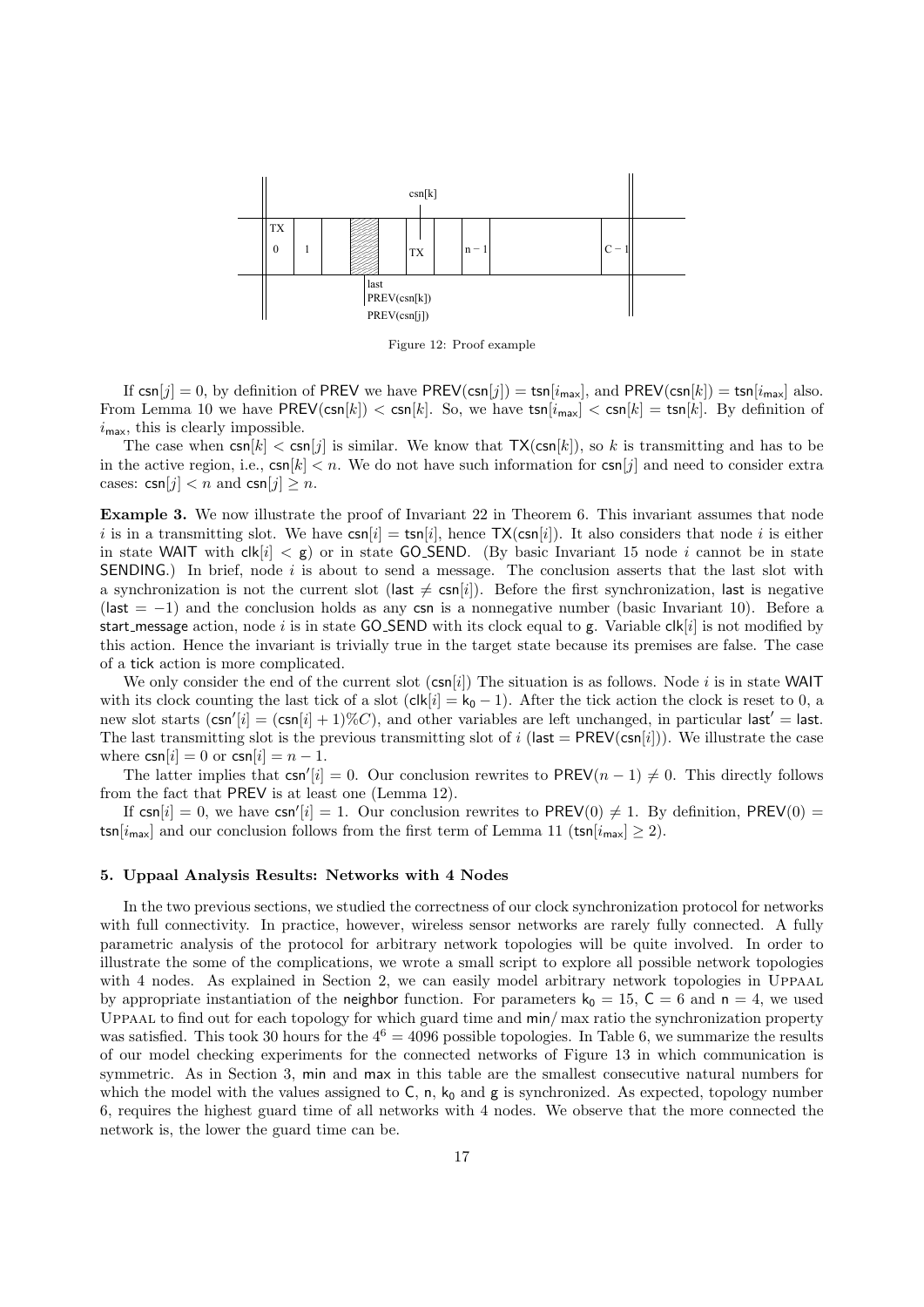

Figure 13: Connected networks with 4 nodes

| ID | Diameter       | Time Slot Numbers   | Guard Time | $min/max$ Ratio |
|----|----------------|---------------------|------------|-----------------|
|    |                | any                 | 2          | 44/45           |
| 2  | $\mathfrak{D}$ | ${0,1,2,3}$         | 3          | 58/59           |
|    |                | ${0,2,1,3}$         | 3          | 73/74           |
| 3  | $\overline{2}$ | ${0,1,2,3}$         | 3          | 58/59           |
|    |                | $\{0,2,1,3\}$       | 3          | 73/74           |
|    |                | ${0,1,2,3}$         | 3          | 58/59           |
| 4  | $\mathfrak{D}$ | ${0,1,3,2}$         | 3          | 43/44           |
|    |                | ${0,3,1,2}$         | 3          | 73/74           |
| 5  | $\mathfrak{D}$ | any                 | 3          | 88/89           |
| 6  | 3              | ${0,1,2,3}$         |            | 88/89           |
|    |                | $\{0,\!3,\!1,\!2\}$ | 3          | 43/44           |

Table 6: Analysis results for the networks of Figure 13

When communication is not symmetric, that is, it may occur that some node A receives messages from a node B but not vice versa, the clock synchronization behavior becomes highly unpredicatable and depends on time slot numbers assigned to each node. Table 7 summarizes our analysis results for the networks depicted in Figure 14. Surprisingly, network 1 allows for smaller guard times than network 3, even though it has fewer links.



Figure 14: Some directed network topologies with 4 nodes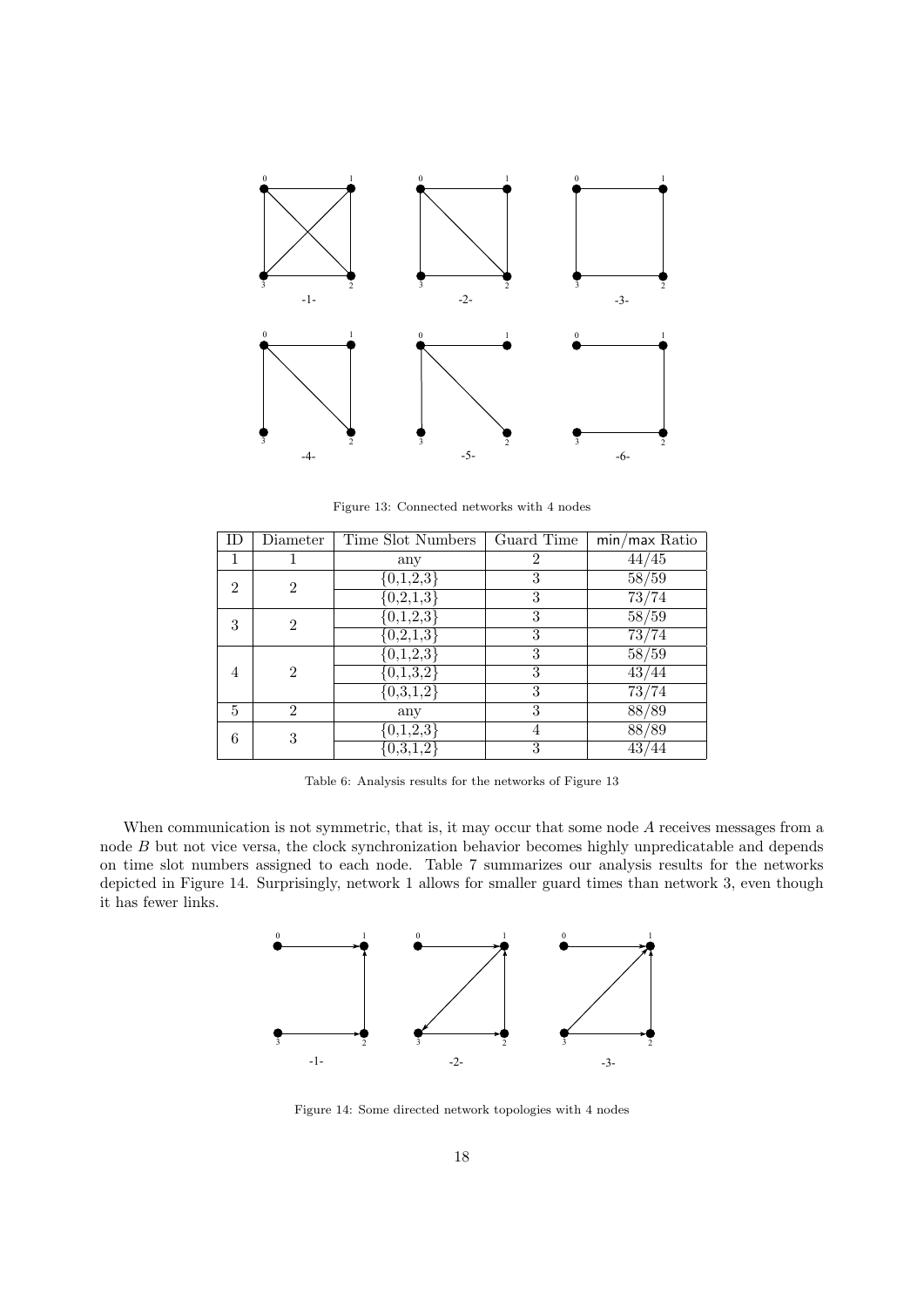| Time Slot Numbers | ΙD             | Guard Time                  | $min/max$ Ratio         |
|-------------------|----------------|-----------------------------|-------------------------|
|                   |                | 2                           | 74/75                   |
| ${0,1,2,3}$       | $\overline{2}$ | 4                           | 83/84                   |
|                   | 3              | 3                           | 38/39                   |
|                   |                | 2                           | 45/46                   |
| ${1,0,2,3}$       | $\overline{2}$ | 4                           | 87/88                   |
|                   | 3              | 3                           | 43/44                   |
|                   |                | $\overline{2}$              | 30/31                   |
| $\{2,1,3,0\}$     | $\overline{2}$ | 3                           | 87/88                   |
|                   | 3              | 3                           | 73/74                   |
|                   |                | $\mathcal{D}_{\mathcal{L}}$ | 74/75                   |
| ${1,2,0,3}$       | $\overline{2}$ |                             | not synchronized at all |
|                   | 3              | 2                           | 75<br>74,               |

Table 7: Analysis results for the networks of Figure 14

## 6. Uppaal Analysis Results: Line Topologies

Since our experiments indicate that, among the symmetric topologies, line topologies have the worst clock synchronization behavior, we report on the model checking using Uppaal of some further instances of the protocol that involve line topologies, that is, connected networks in which each node is connected to exactly two other nodes, except for two nodes that only have a single neighbor.

We defined a 3-node network with line topology in UPPAAL and checked the behavior of the system for different variable valuations. It turns out that, unlike the fully connected network with three nodes (see Table 2), the network will not always remain synchronized for  $g = 2$ , even when the clocks are perfect. Table 8 lists some of our verification results. On the left we give the results for a line network of size 3 and on the right those for a clique network of size 3. If we compare these results then we see that, in order to keep

|       |    | 8  | 10 | - 12   |     | 6  | 8  | 10 12          |      |
|-------|----|----|----|--------|-----|----|----|----------------|------|
| n     |    |    |    |        | n   |    | 4  | $\overline{4}$ |      |
| $k_0$ | 10 | 10 | 10 | - 10   | kο  | 10 | 10 | 10             | - 10 |
| g     | 3  | 3  | 3  |        | g   | 3  | 3  | 3 <sup>1</sup> | -3   |
| min   | 58 | 78 |    | 98 118 | mın | 19 | 29 | 39             | 49   |
| max   | 59 | 79 | 99 | 119    | max | 20 | 30 | 40             | 50   |

Table 8: Results for line network of size 3 (left) and for clique network of size 3 (right)

the network synchronized, the hardware clocks in a line topology must be more accurate than the hardware clocks in a fully connected network (i.e., the min/max ratio must be closer to 1 if we want the network to be synchronized). Intuitively, the reason is that in a line topology the frequency of synchronization for each node is less than that in a fully connected network. In order to maintain synchronization, a line topology requires more accurate hardware clocks and a larger guard time. We claim that, for a fixed value of the guard time, the network may become unsynchronized if we keep increasing the number of nodes. In fact, we claim that for a line topology of size N, the guard time g should be at least N.

Model checking of synchronization for line topology entails exploring a state space that grows exponentially with the number of nodes. In order to reduce the state space, we considered only networks with perfect clocks. However, even with perfect clocks, Uppaal can only handle networks with at most 8 nodes. Table 9 shows the resource usage of Uppaal required for model checking of networks with line topologies. We used a Sun Fire X4440 machine with 4 Opteron 8356 2.3 Ghz quad-core processors and 128 Gb DDR2-667 memory. One processor on this machine needs about half an hour to establish that a line network with 8 nodes is synchronized if the guard time is 8.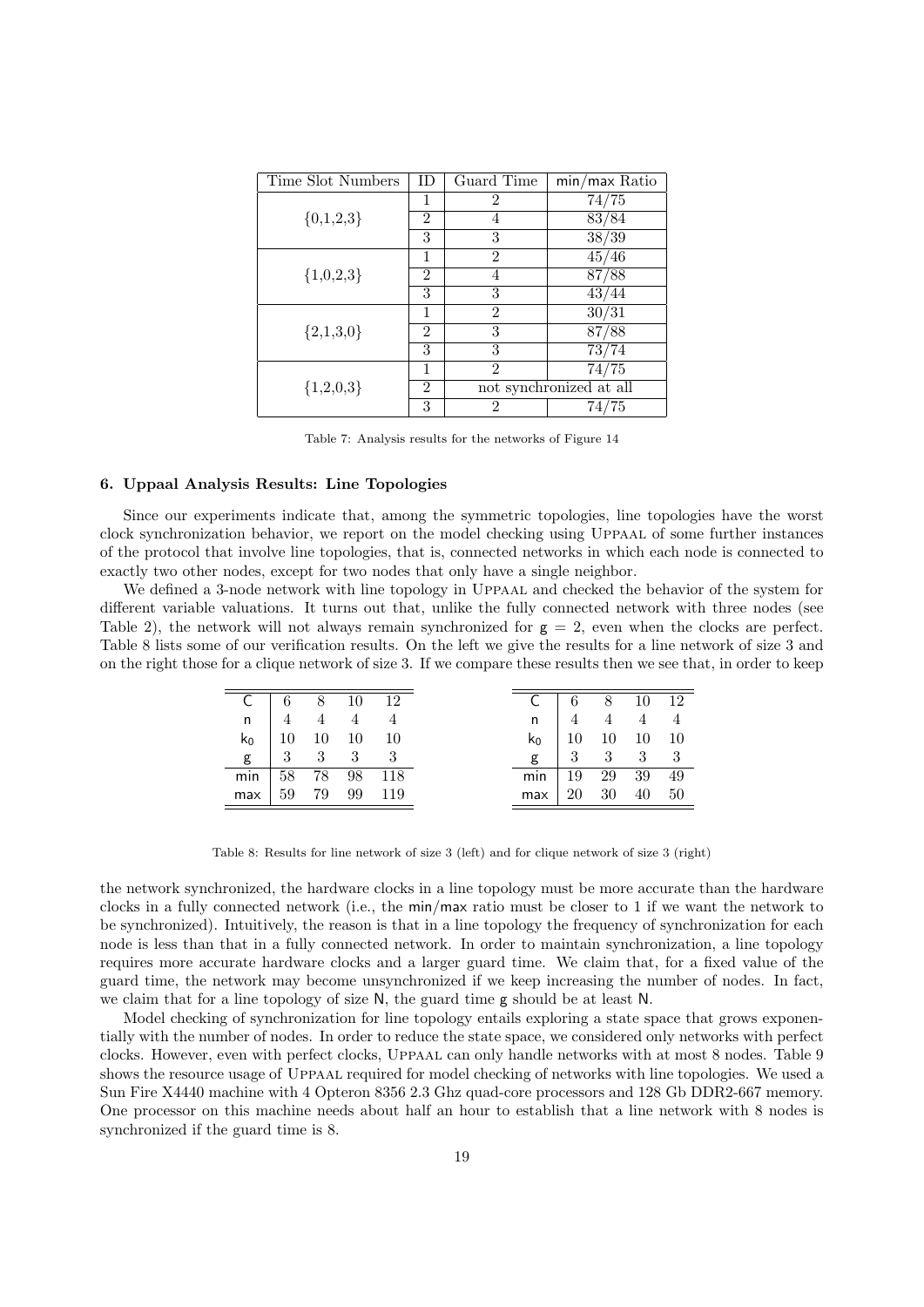| <b>Nodes</b>   | g              | Collision | Time               | Memory     |
|----------------|----------------|-----------|--------------------|------------|
|                | 1              | yes       | $0.008$ s          | 240852 KB  |
| $\overline{2}$ | $\overline{2}$ | no        | $0.039$ s          | 240852 KB  |
|                | $\overline{2}$ | yes       | $0.160$ s          | 240852 KB  |
| 3              | 3              | no        | $0.200$ s          | 240852 KB  |
|                | 3              | yes       | $1.007$ s          | 240852 KB  |
| 4              | 4              | no        | $1.012$ s          | 240852 KB  |
|                | 4              | yes       | 2.570 s            | 240852 KB  |
| 5              | 5              | no        | $2.587$ s          | 240852 KB  |
|                | 5              | yes       | $17.000 \text{ s}$ | 240852 KB  |
| 6              | 6              | no        | $18.006$ s         | 240852 KB  |
|                | 6              | yes       | $163.154$ s        | 326892 KB  |
| 7              | 7              | no        | $173.922$ s        | 336672 KB  |
|                | 7              | yes       | 1624.481 s         | 2328572 KB |
| 8              | 8              | no        | 1681.874 s         | 2451884 KB |

Table 9: CPU time and memory usage of Uppaal for line networks of different sizes



Figure 15: Maximum distance between two consecutive clock synchronization events

network with perfect clocks will not necessarily remain synchronized for any parameter valuation. Figures 15 conditions are possible involving arrival of messages and ticking of hardware clocks. As a result even a The reason why we run into state space explosions even in a setting with perfect clocks, is that race and 16 illustrate how race conditions may affect the time interval between two synchronization events in our model. (For simplicity, we assume  $g = t$ .) We consider the case where a node is the receiver in one imo interval l



Figure 16: Minimum distance between two consecutive clock synchronization events

slot and the sender in the next slot. We know that the sender sends a message when the value of its clock equals g, and that the receiver resets its clock counter to  $g + 1$  at the first clock tick after receiving the message. Figure 15 shows that a synchronization signal is received immediately after a clock tick at the receiver. In this scenario, the receiver waits a full clock cycle before resetting its clock counter to  $g + 1$ . Figure 16 illustrates a different scenario in which a synchronization signal is received immediately before the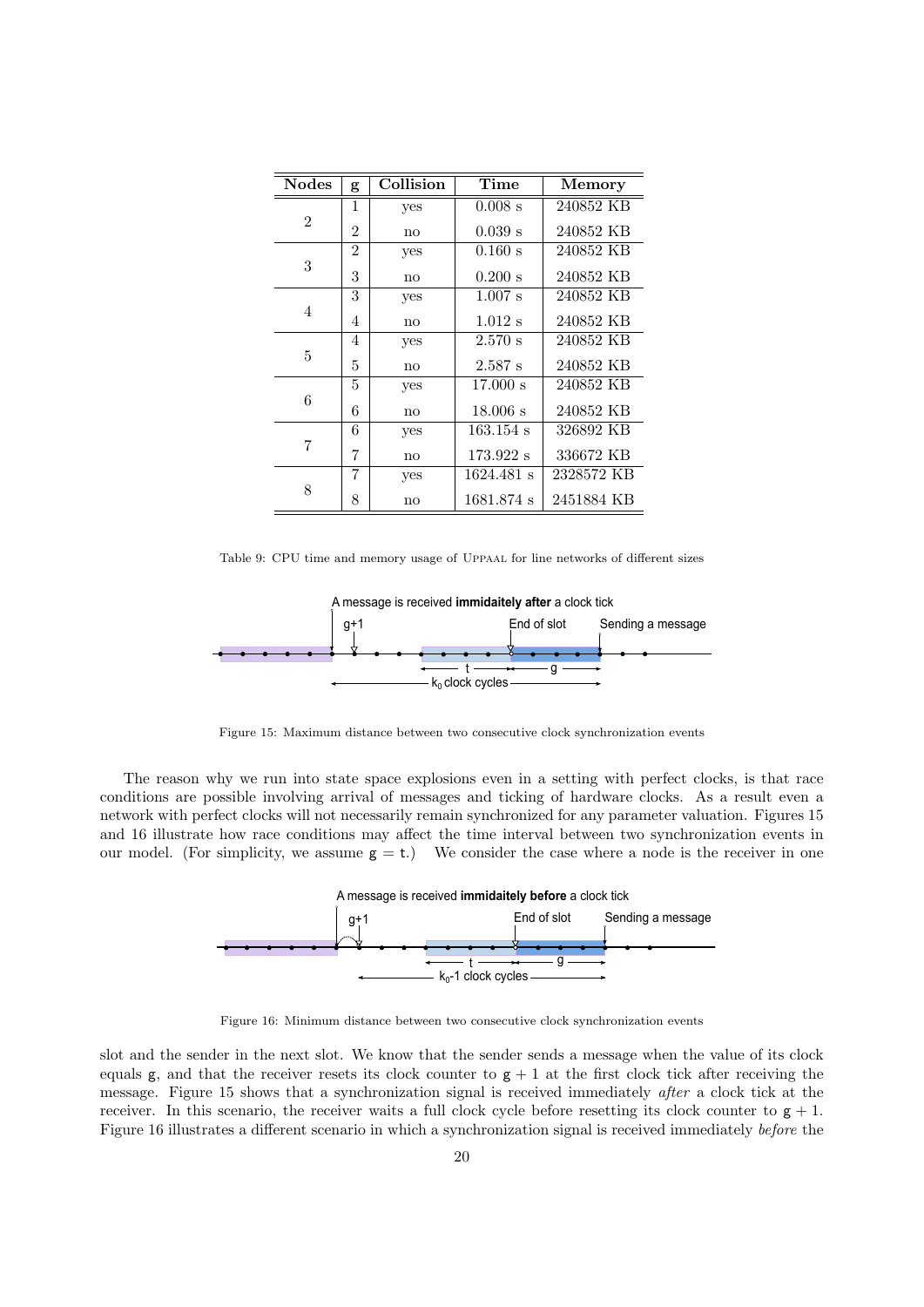receiver clock ticks and the receiver immediately resets its clock counter to  $g + 1$ . We see that the length of the time interval between two synchronization events in the first scenario is one clock cycle longer than that in the second scenario.

We will now show that in a line network of size N and with guard time  $g = N-1$ , there is a reachable state in which the network is no longer synchronized. Thus synchronization of line networks can only be ensured if  $g \ge N$ . In our examples,  $\text{tsn}[i] = i\%3$ , that is, the transmission slot number of node i equals i modulo 3. Note that, for line topologies, this allocation of transmission slot numbers satisfies the conditions (2) and (3) defined at the end of Section 2. Figures 17, 18 and 19 illustrate three abstract error scenarios, extracted from concrete counterexamples produced by Uppaal, resulting in a loss of synchronization. Figure 17 applies to the case in which N modulo 3 equals 0, Figure 18 to the case in which N modulo 3 equals 1, and Figure 19 to the case in which N modulo 3 equals 2. We explain the example of Figure 17 in detail. The other two scenarios are similar.



Figure 17: Error scenario for line topologies when N mod  $3 = 0$ 

The scenario of Figure 17 consists of two "staircases". One "fast" staircase has steps with minimum time between synchronizations (using the mechanism of Figure 16), where a synchronization signal is received immediately before the receiver clock ticks and the receiver resets its clock counter to  $g + 1$  immediately, while the other "slow" staircase has steps with the maximum time between synchronizations (using the mechanism of Figure 15), where a synchronization signal is received immediately after the receiver clock ticks, and it takes an additional clock tick before resetting the clock is reset to  $g + 1$ . Both staircases start from the same point, viz. when node number 1, the second node in the line, sends messages to its neighboring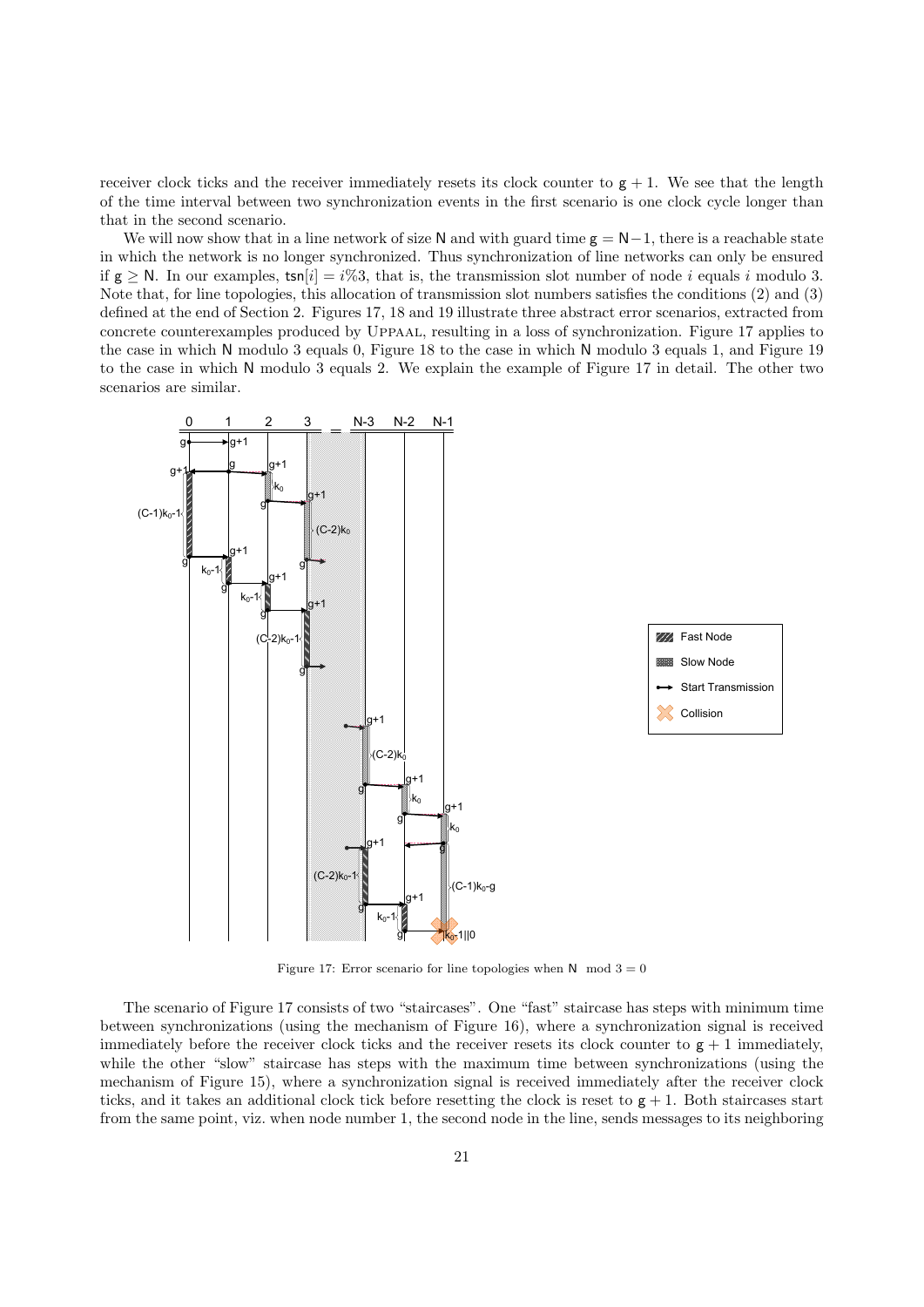nodes 0 and 2. After  $N-1$  steps the two staircases join again when node  $N-2$  tries to communicate with node N − 1. At that point, node N − 2 has gone through g time units since its previous synchronization and is about to send a message to node  $N - 1$ . However, node  $N - 1$  is about to make a clock tick and enter its new time slot, which is convenient for receiving the message from its neighbor. Synchronization is lost when node  $N - 2$  starts sending before node  $N - 1$  ticks.

This proof, in sum, shows that for each network of line topology in which guard time is less than N clock cycles, based on the given error scenarios, the network may fail to keep synchronization. Accordingly, to guarantee synchronization in a network of line topology with N nodes, guard time should be equal to or grater than N.



Figure 18: Error scenario when N mod  $3 = 1$ 

## 7. Conclusions and Related Work

Wireless sensor networks constitute a potentially very important but also extremely challenging application area for formal methods. As we have seen in this paper, even the analysis of a basic clock synchronization algorithm for an industrial WSN platform turns out to be quite difficult. Formal analysis of the gossip layer is a largely unexplored research field [6].

Using timed automata model checking, we discovered some interesting error scenarios for line topologies: for any instantiation of the parameters, the protocol will eventually fail if the network grows. We also succeeded in presenting a parametric verification for the very restrictive case of cliques (network with full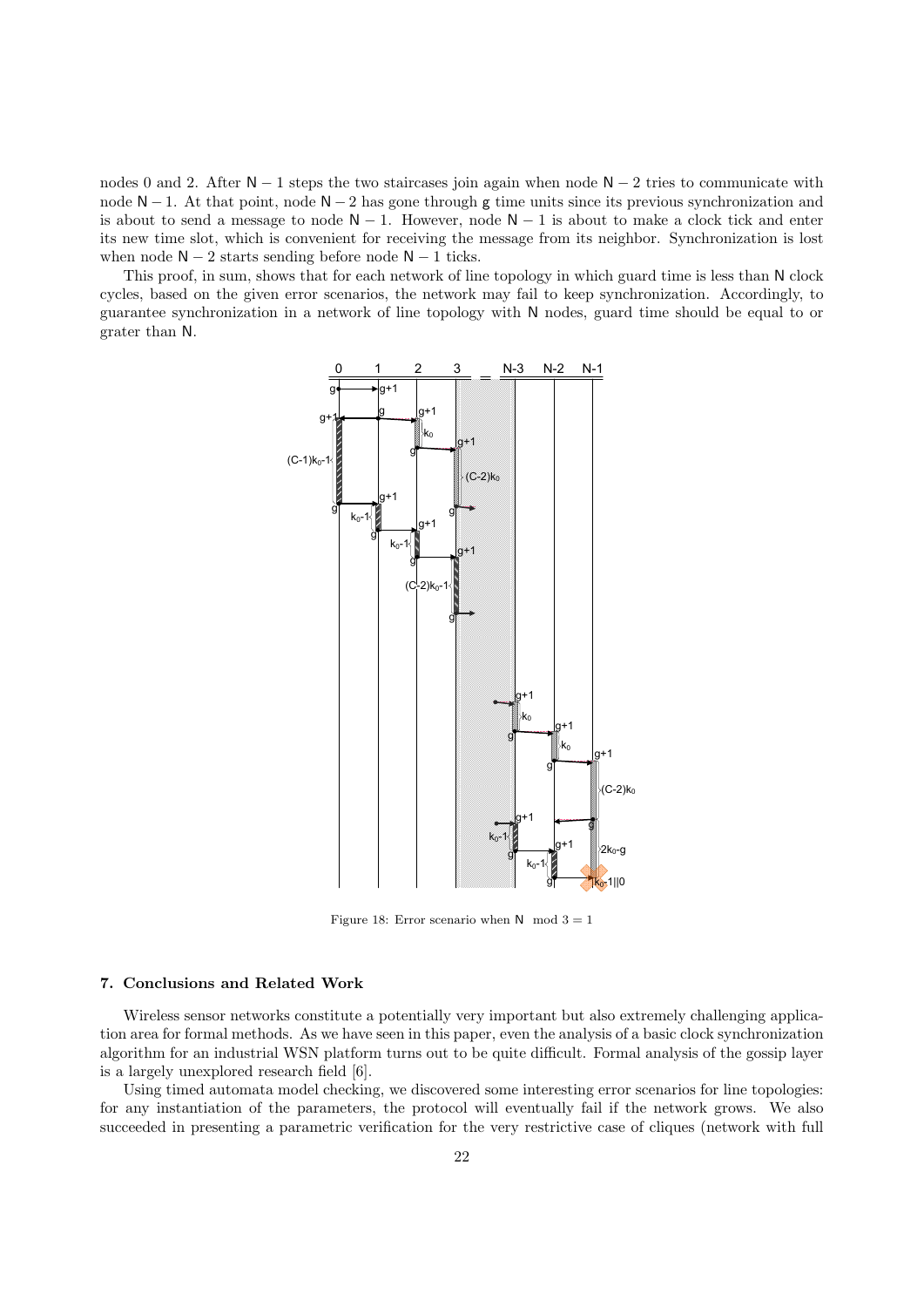

Figure 19: Error scenario when  $N \mod 3 = 2$ 

connectivity). We used model checking to find the key error scenarios that underly the parameter constraints for correctness, and theorem proving to check the correctness of our manual invariant proof. Despite its limitations, Uppaal proved to be indispensable for the formal analysis of the Chess protocol. Modelling the protocol in terms of timed automata is natural, the graphical user interface helped to visualize the models, the simulator was of great help during the initial validation of the model, and the ability of Uppaal to generate counterexamples and to replay them in the simulator helped us to find the parameter constraints that are needed for correctness. Since Uppaal does not support parametric verification, we proved the sufficiency of the constraints manually. But also here Uppaal was helpful: by checking the validity of various invariants for instances of the model with Uppaal, we obtained confidence in their correctness before embarking on the (long and tedious) invariant proofs.

Using state-of-the-art model checking technology, we have only been able to analyze models of some really small networks. In order to carry out our analysis we had to make some drastic simplifying assumptions. Clearly, there is a lot of room for improving timed automata model checking technology, enabling the analysis of larger and dynamic network topologies. Nevertheless, we conclude that the ability of model checkers to find worst-case error scenarios appears to be quite useful in this application domain. In particular, we succeeded to reproduce error scenarios — found using Uppaal by exploring simple models of small networks in real implementations of larger networks [22].

In practical applications of WSNs, cliques rarely occur and therefore our verification results should primarily be seen as a first step towards a correctness proof for arbitrary and dynamically changing network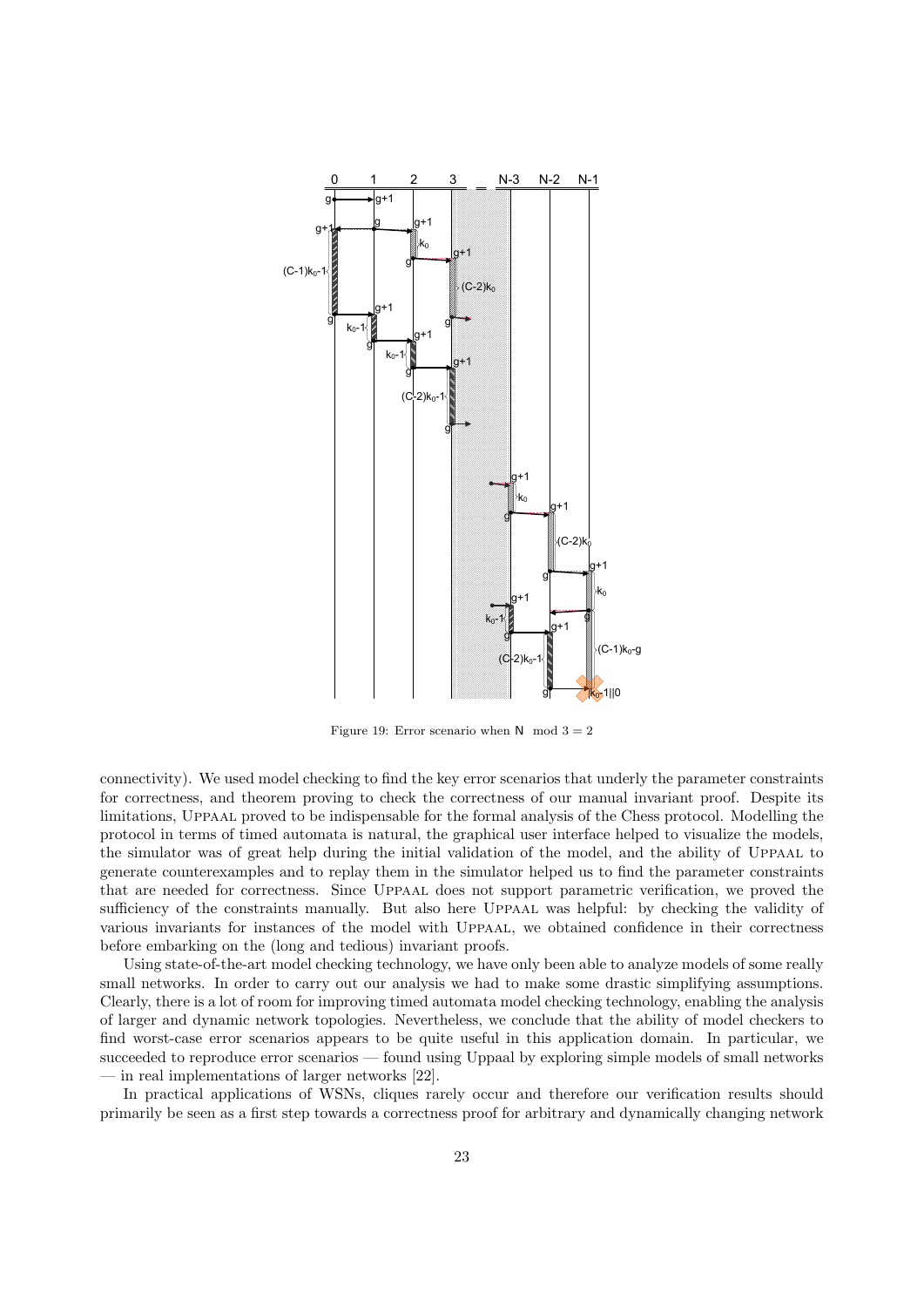topologies. Nevertheless, these results give us an upper bound on allowable clock drift of a generic WSN. The use of simulations will be essential for providing additional insight into the robustness and usefulness of our algorithm, also because occasional flaws of the MAC layer protocol may be resolved by the redundancy of the gossip layer. However, we believe it is unlikely that simulation techniques will be able to produce worst case counterexamples, such as the example of Figure 17 that was produced by the model checker Uppaal. Work of [23] also shows that one has to be extremely careful in using the results of MANET simulators.

Methodologically, the approach of this paper is similar to our study of the Biphase Mark Protocol [24], which also uses UPPAAL to analyze instances of the protocol and a theorem prover for the full parametric analysis. Theorem provers have been frequently and successfully applied for the analysis of clock synchronization protocols, see for instance [25, 26]. An interesting research challenge is to synthesize (or prove the correctness of) the parameter constraints for the Chess protocol fully automatically. Recently, some approaches have been presented by which, for instance, the (parametric) Biphase Mark Protocol can be verified fully automatically [27, 28]. Very interesting also is the recent work of [29, 30] on parameterized verification (using the SMT based tool MCMT) of networks with an arbitrary number of identical timed automata. However, we think that these approaches are not powerful enough (yet) to handle our WSN protocol in which the number N of sensor nodes is not fixed, and the parameter constraints and the length of the corresponding counterexamples depend on N. Moreover, in the case of our WSN algorithm the parameter constraints involve a product of three parameters, whereas the mentioned techniques can only handle linear constraints on the parameters. Finally, these new tools still lack the graphical user interface and expressive input language of Uppaal, which are key features that enable the application of formal methods in practice.

Wireless sensor networks algorithms pose many challenges for probabilistic model checkers and specification tools such as PRISM [31] and CaVi [32]. A first challenge is to make a more detailled, probabilistic model of radio communication that involves the possibility of message loss. Another challenge is to consider dynamic slot allocation. In this paper, we assumed a fixed slot allocation. However, in the actual implementation of Chess, a sophisticated probabilistic algorithm is used for dynamic slot allocation. Formal analysis of this algorithm would be very interesting. Another simplifying assumption made in this paper is that the network topology is fixed. A probabilistic model in which nodes may join or leave will be more realistic. Finally, the gossiping algorithms used by the Chess network are intrinsically probabilistic in nature. Practical obstacles for the application of probabilistic model checkers to the Chess case study are the limited expressivity of the input language of existing tool, and the small network sizes that can be handled. An interesting alternative approach for some of the problems in this area is the use of mean-field analysis, as proposed by Bakhshi et al [33].

Several other recent papers report on the application of Uppaal for the analysis of protocols for wireless sensor networks, see e.g. [34, 32, 35, 1]. In [36], Uppaal is also used to automatically test the power consumption of wireless sensor networks. Our paper confirms the conclusions of [34, 35]: despite the small number of nodes that can be analyzed, model checking provides valuable insight in the behavior of protocols for wireless sensor networks, insight that is complementary to what can be learned through the application of simulation, testing or theorem proving.

A fundamental open question is to establish an impossibility result along the lines of Fan & Lynch [9] for the setting of the Chess MAC layer in which clocks can be set back. The algorithm that we have analyzed in this paper appears to perform well for networks with a small diameter, but the results of Section 6 show that performance may degrade if the diameter increases. The question to find an algorithm that (a) achieves (near) optimal synchronization quality for the Chess MAC layer, and (b) is sufficiently simple to be implemented on today's WSN networks, is still wide open.

## References

<sup>[1]</sup> F. Heidarian, J. Schmaltz, F. Vaandrager, Analysis of a clock synchronization protocol for wireless sensor networks, in: A. Cavalcanti, D. Dams (Eds.), Proceedings 16th International Symposium of Formal Methods (FM2009), Eindhoven, the Netherlands, November 2-6, 2009, Vol. 5850 of Lecture Notes in Computer Science, Springer, 2009, pp. 516–531. URL http://www.mbsd.cs.ru.nl/publications/papers/fvaan/HSV09/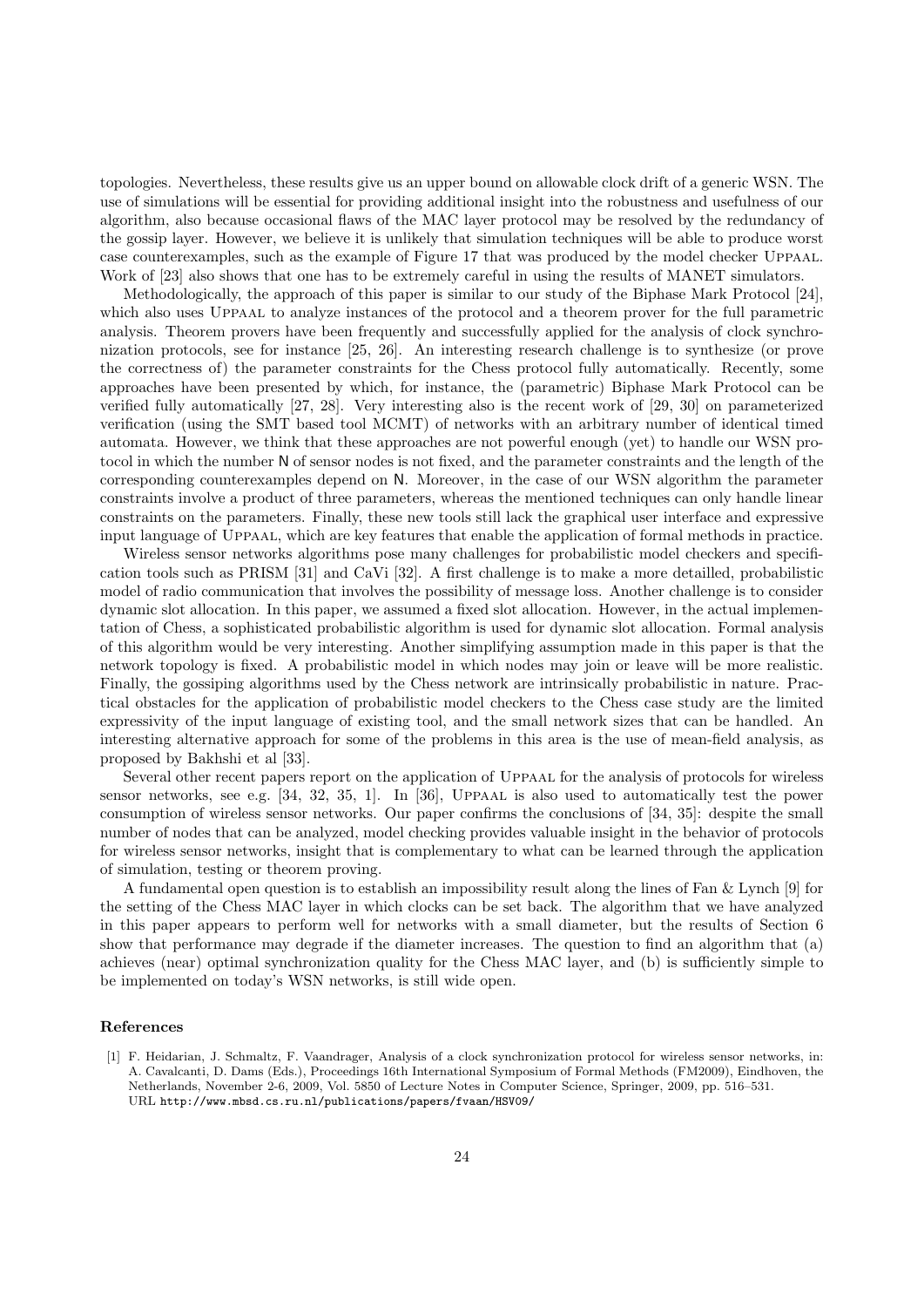- [2] QUASIMODO, Case studies: Models, deliverable 5.5 from the FP7 ICT STREP project 214755 (QUASIMODO) (Jan. 2009).
- URL http://www.quasimodo.aau.dk/Final/Deliverable-5.5.pdf
- [3] QUASIMODO, Preliminary description of case studies, deliverable 5.2 from the FP7 ICT STREP project 214755 (QUASI-MODO) (Jan. 2009).
	- URL http://www.quasimodo.aau.dk/Final/Deliverable-5.2.pdf
- [4] A.-M. Kermarrec, M. v. Steen, Gossiping in distributed systems, SIGOPS Oper. Syst. Rev. 41 (5) (2007) 2–7. doi:http://doi.acm.org/10.1145/1317379.1317381.
- [5] A. Demers, D. Greene, C. Hauser, W. Irish, J. Larson, S. Shenker, H. Sturgis, D. Swinehart, D. Terry, Epidemic algorithms for replicated database maintenance, in: PODC '87: Proceedings of the sixth annual ACM Symposium on Principles of distributed computing, ACM, New York, NY, USA, 1987, pp. 1–12. doi:http://doi.acm.org/10.1145/41840.41841.
- [6] R. Bakhshi, F. Bonnet, W. Fokkink, B. Haverkort, Formal analysis techniques for gossiping protocols, SIGOPS Oper. Syst. Rev. 41 (5) (2007) 28–36. doi:http://doi.acm.org/10.1145/1317379.1317385.
- [7] F. Assegei, Decentralized frame synchronization of a TDMA-based wireless sensor network, Master's thesis, Eindhoven University of Technology, Department of Electrical Engineering (2008).
- [8] B. Sundararaman, U. Buy, A. D. Kshemkalyani, Clock synchronization for wireless sensor networks: a survey, Ad Hoc Networks 3 (3) (2005) 281 – 323. doi:DOI: 10.1016/j.adhoc.2005.01.002.
- URL http://www.sciencedirect.com/science/article/B7576-4FDMVS4-1/2/63ed40b032c6bf3ad5fca7fdcbe9e35a [9] R. Fan, N. Lynch, Gradient clock synchronization, Distributed Computing 18 (4) (2006) 255–266.
- [10] L. Lamport, Time, clocks and the ordering of events in distributed systems, Commun. ACM 21 (7) (1978) 558–564.
- [11] L. Meier, L. Thiele, Gradient clock synchronization in sensor networks, Tech. Rep. 219, Computer Engineering and Networks Laboratory, ETH Zurich (2005).
- [12] R. Pussente, V. Barbosa, An algorithm for clock synchronization with the gradient property in sensor networks, Journal of Parallel and Distributed Computing 69 (3) (2009) 261 – 265. doi:DOI: 10.1016/j.jpdc.2008.11.001. URL http://www.sciencedirect.com/science/article/B6WKJ-4TYJTY5-1/2/38716d7d9f37c51edb8ba05e508fa2ce
- [13] R. Tjoa, K. Chee, P. Sivaprasad, S. Rao, J. Lim, Clock drift reduction for relative time slot tdma-based sensor networks, in: Proceedings of the 15th IEEE International Symposium on Personal, Indoor and Mobile Radio Communications (PIMRC2004), 2004, pp. 1042–1047.
- [14] M. Schuts, F. Zhu, F. Heidarian, F. Vaandrager, Modelling clock synchronization in the Chess gMAC WSN protocol, in: S. A. et.al (Ed.), Proceedings Workshop on Quantitative Formal Methods: Theory and Applications (QFM'09), Vol. 13 of Electronic Proceedings in Theoretical Computer Science, 2009, pp. 41–54. URL http://www.mbsd.cs.ru.nl/publications/papers/fvaan/chess09/
- [15] F. Heidarian, A comment on Assegei's use of Kalman filters for clock synchronization, iCIS, Radboud University Nijmegen. Available at http://www.mbsd.cs.ru.nl/publications/papers/fvaan/HSV09/ (October 2010).
- [16] QUASIMODO, Final report: case studies and tool integration, deliverable 5.10 from the FP7 ICT STREP project 214755 (QUASIMODO) (Apr. 2011).
	- URL http://www.quasimodo.aau.dk/Final/Deliverable-5.10.pdf
- [17] G. Behrmann, A. David, K. Larsen, A tutorial on Uppaal, in: M. Bernardo, F. Corradini (Eds.), Formal Methods for the Design of Real-Time Systems, International School on Formal Methods for the Design of Computer, Communication and Software Systems, SFM-RT 2004, Bertinoro, Italy, September 13-18, 2004, Revised Lectures, Vol. 3185 of Lecture Notes in Computer Science, Springer, 2004, pp. 200–236.
- [18] G. Behrmann, A. David, K. G. Larsen, J. Håkansson, P. Pettersson, W. Yi, M. Hendriks, Uppaal 4.0, in: Third International Conference on the Quantitative Evaluation of SysTems (QEST 2006), 11-14 September 2006, Riverside, CA, USA, IEEE Computer Society, 2006, pp. 125–126.
- [19] T. Nipkow, L. Paulson, M. Wenzel, Isabelle/HOL A Proof Assistant for Higher-Order Logic, Vol. 2283 of Lecture Notes in Computer Science, Springer, 2002.
- [20] F. Wiedijk, The "de Bruijn factor", webpage accessed October 2010, http://www.cs.ru.nl/∼freek/factor/ (2010).
- [21] N. d. Bruijn, A survey of the project Automath, in: J. Hindley, J. Seldin (Eds.), To H.B. Curry: Essays on Combinatory Logic, Lambda Calculus and Formalisms, Academic Press, 1980.
- [22] QUASIMODO, Dissemination and exploitation, deliverable 5.6 from the FP7 ICT STREP project 214755 (QUASIMODO) (Feb. 2010).
	- URL http://www.quasimodo.aau.dk/Final/Deliverable-5.6.pdf
- [23] D. Cavin, Y. Sasson, A. Schiper, On the accuracy of manet simulators, in: Proceedings of the 2002 Workshop on Principles of Mobile Computing, POMC 2002, October 30-31, 2002, Toulouse, France, ACM, 2002, pp. 38–43.
- [24] F. Vaandrager, A. d. Groot, Analysis of a biphase mark protocol with Uppaal and PVS, Formal Aspects of Computing Journal 18 (4) (2006) 433–458. doi:http://dx.doi.org/10.1007/s00165-006-0008-1. URL http://www.ita.cs.ru.nl/publications/papers/fvaan/BMP.html
- [25] J. Rushby, A formally verified algorithm for clock synchronization under a hybrid fault model, in: PODC '94: Proceedings of the thirteenth annual ACM symposium on Principles of distributed computing, ACM, New York, NY, USA, 1994, pp. 304–313. doi:http://doi.acm.org/10.1145/197917.198115.
- [26] J. Schmaltz, A formal model of clock domain crossing and automated verification of time-triggered hardware, in: J. Baumgartner, M. Sheeran (Eds.), Formal methods in computer aided design, IEEE Computer Society, 2007, pp. 223–230. URL http://doi.ieeecomputersociety.org/10.1109/FMCAD.2007.2
- [27] G. M. Brown, L. Pike, Easy parameterized verification of biphase mark and 8N1 protocols, in: H. Hermanns, J. Palsberg (Eds.), TACAS, Vol. 3920 of Lecture Notes in Computer Science, Springer, 2006, pp. 58–72.